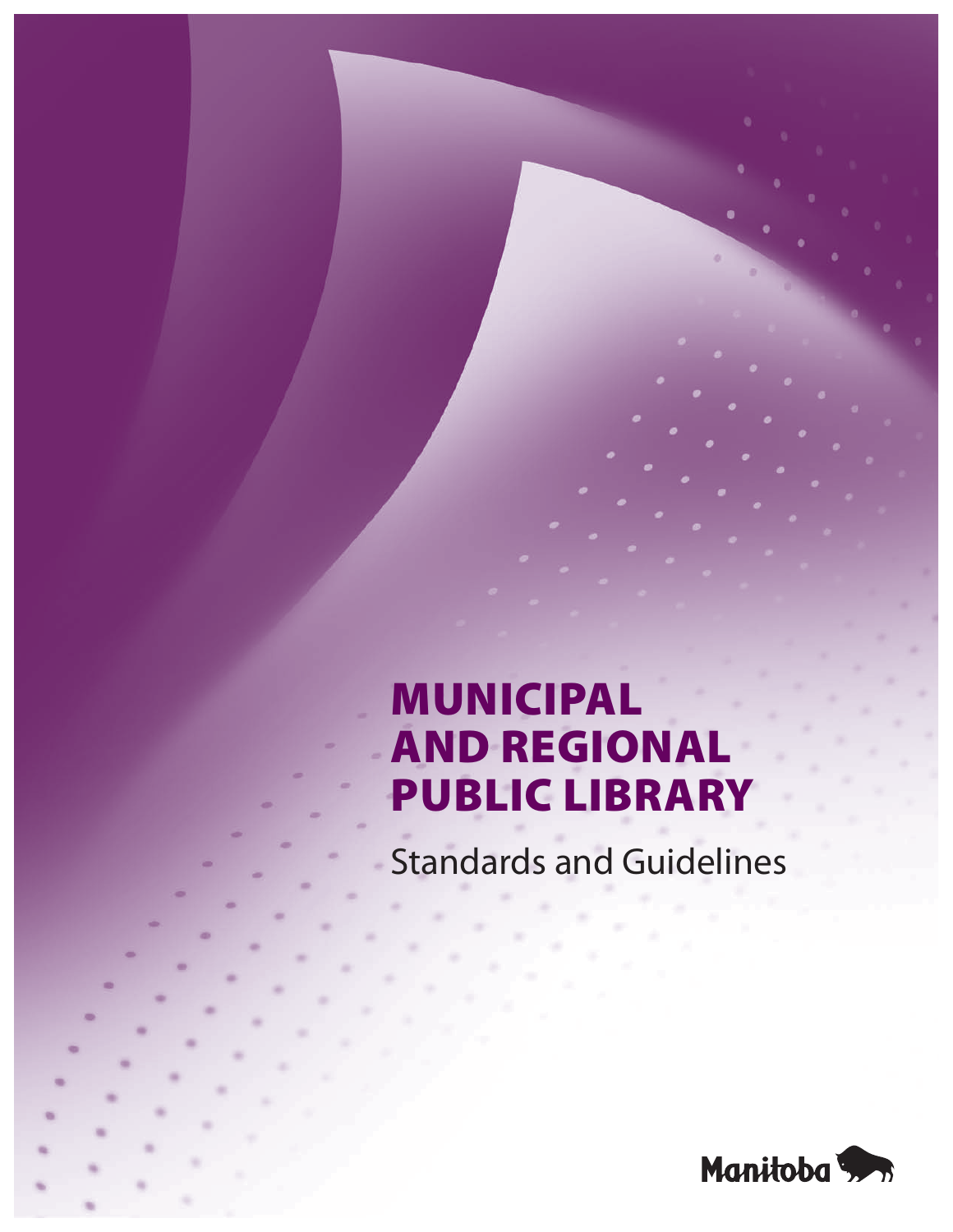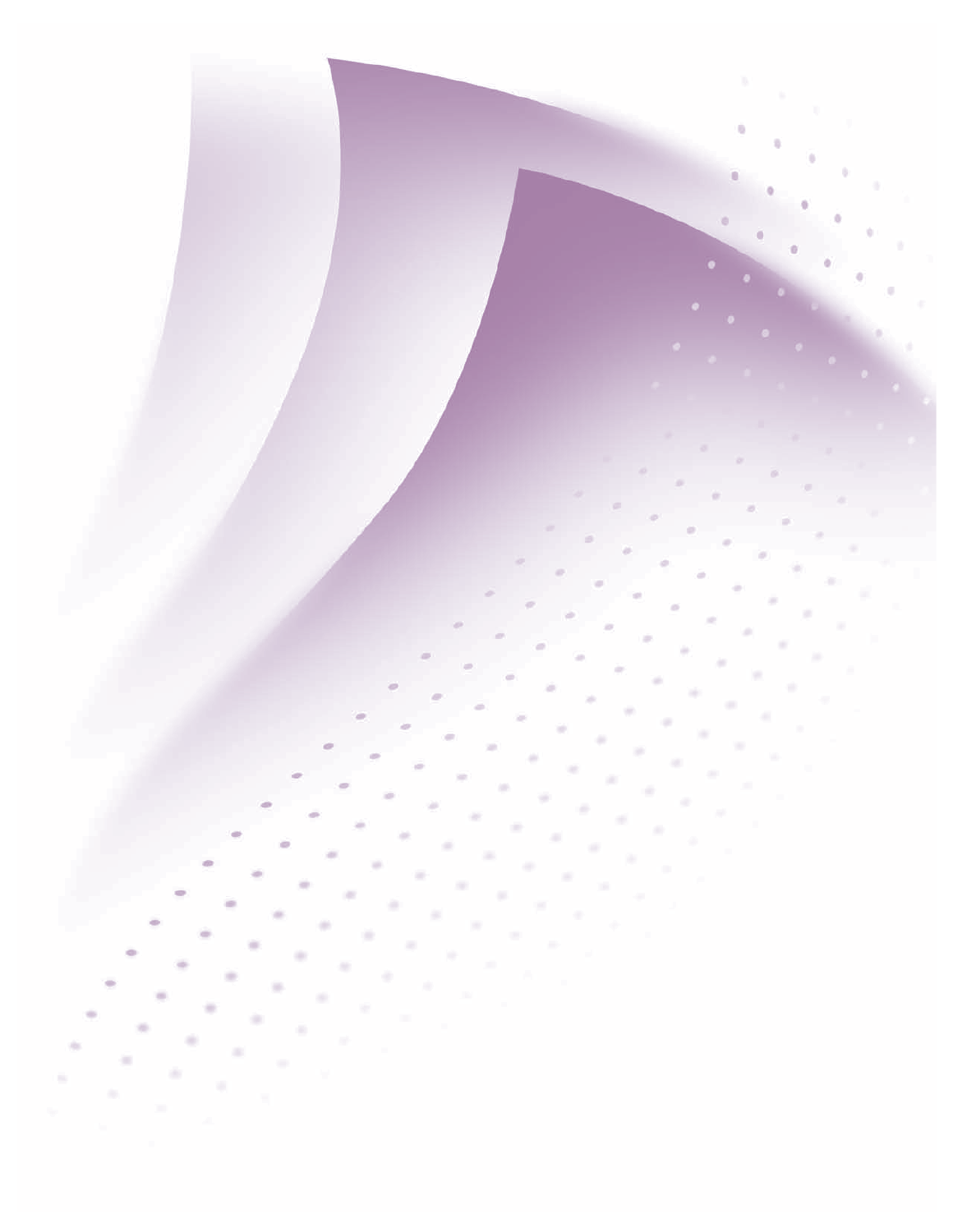# **Contents**

| 1              |     |  |  |  |  |
|----------------|-----|--|--|--|--|
|                | 1.1 |  |  |  |  |
|                | 1.2 |  |  |  |  |
|                | 1.3 |  |  |  |  |
|                | 1.4 |  |  |  |  |
|                | 1.5 |  |  |  |  |
|                | 1.6 |  |  |  |  |
| $\overline{2}$ |     |  |  |  |  |
|                | 2.1 |  |  |  |  |
|                | 2.2 |  |  |  |  |
|                | 2.3 |  |  |  |  |
|                | 2.4 |  |  |  |  |
|                | 2.5 |  |  |  |  |
|                | 2.6 |  |  |  |  |
|                | 2.7 |  |  |  |  |
|                | 2.8 |  |  |  |  |
| 3              |     |  |  |  |  |
|                | 3.1 |  |  |  |  |
|                | 3.2 |  |  |  |  |
|                | 3.3 |  |  |  |  |
|                | 3.4 |  |  |  |  |
|                | 3.5 |  |  |  |  |
|                | 3.6 |  |  |  |  |
|                | 3.7 |  |  |  |  |
| 4              |     |  |  |  |  |
|                | 4.1 |  |  |  |  |
|                | 4.2 |  |  |  |  |
|                | 4.3 |  |  |  |  |
|                | 4.4 |  |  |  |  |
|                | 4.5 |  |  |  |  |
|                | 4.6 |  |  |  |  |
|                | 4.7 |  |  |  |  |
| 5              |     |  |  |  |  |
| 6              |     |  |  |  |  |
|                | 6.1 |  |  |  |  |
|                | 6.2 |  |  |  |  |
|                | 6.3 |  |  |  |  |
|                | 6.4 |  |  |  |  |
|                | 6.5 |  |  |  |  |
|                | 6.6 |  |  |  |  |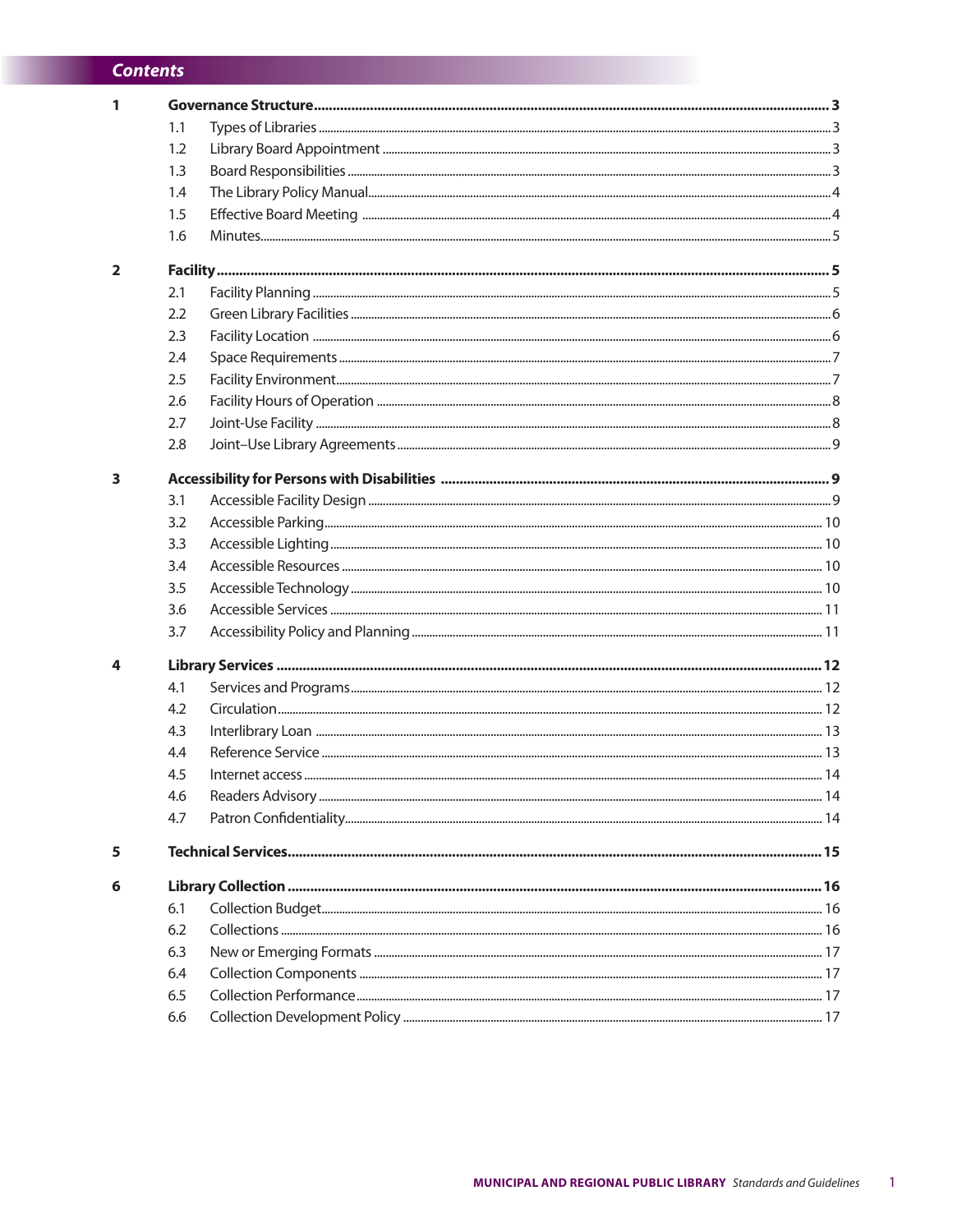| 7            |      |  |
|--------------|------|--|
|              |      |  |
|              | 7.2  |  |
|              | 7.3  |  |
|              | 7.4  |  |
|              | 7.5  |  |
| $\mathbf{a}$ |      |  |
|              | 8.1  |  |
|              | 8.2  |  |
|              | 8.3  |  |
|              | 8.4  |  |
|              | 8.5  |  |
| $\mathbf{Q}$ |      |  |
|              | 9.1  |  |
| 10           |      |  |
|              | 10.1 |  |
|              | 10.2 |  |
|              | 10.3 |  |
|              | 10.4 |  |
|              |      |  |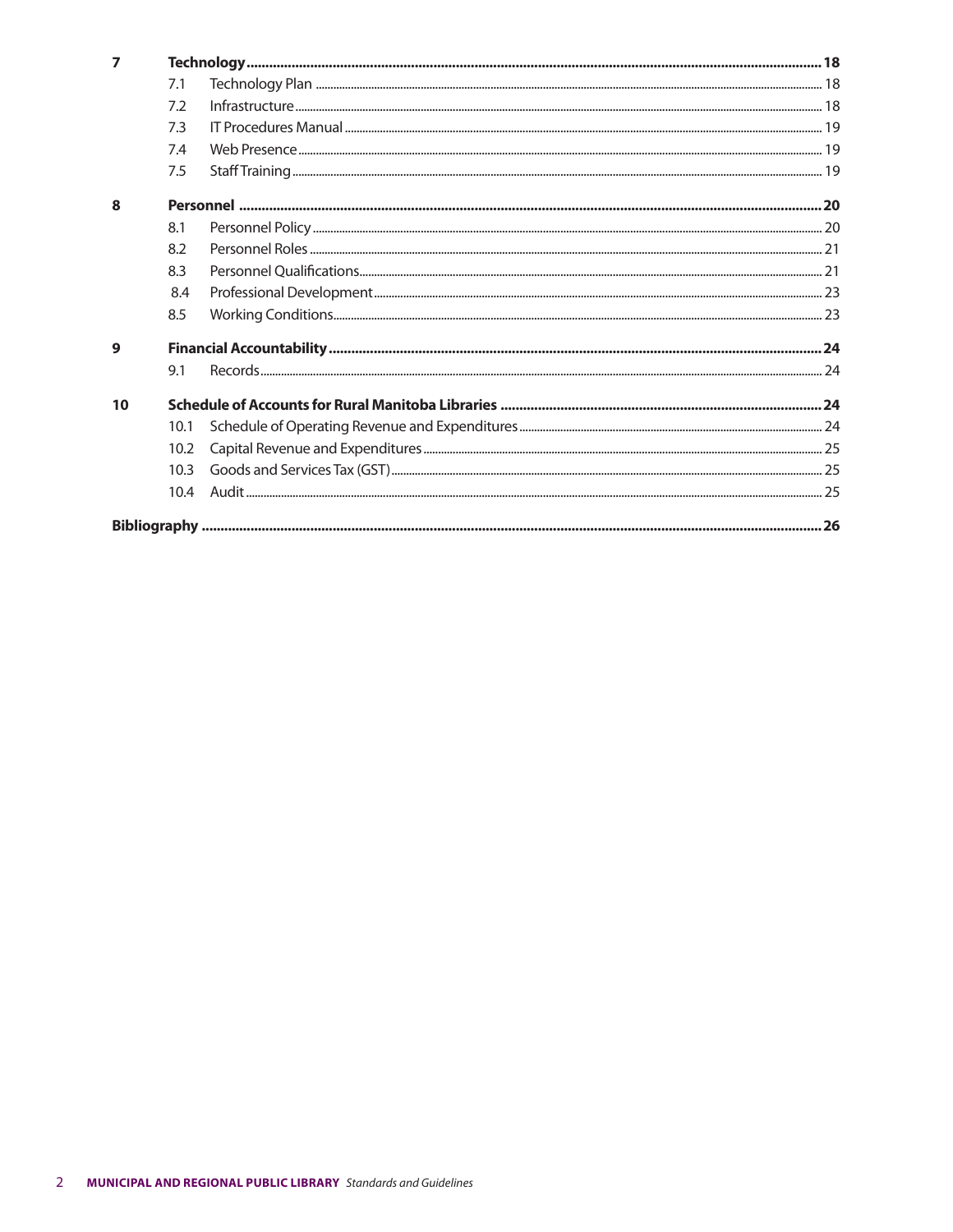# <span id="page-4-0"></span>1.1 Types of Libraries

**1.1.1** *The Public Libraries Act* <http://web2.gov.mb.ca/laws/statutes/ccsm/p220e.php> regulates the establishment and operation of public libraries. A public library funded by one municipality or local government is defined as a municipal library. A public library funded by two or more governments is considered a regional library. Libraries are governed by a voluntary board whose members are appointed according to the following standards.

# 1.2  $\div$  LIBRARY BOARD APPOINTMENT

- **1.2.1**  $\Box$  The library board notifies the responsible local government if a new representative is required on the library board.
- 1.2.2  $\Box$  Municipal councils administer library board member replacement.
- **1.2.3**  $\Box$  Local government calls for nominations or applications from the community to appoint residents to the public library board.
- **1.2.4**  $\Box$  Local government appoints library board members by resolution and provides them with official notification of appointment.
- **1.2.5**  $\Box$  Local government representatives actively attend and participate in the library board meetings.
- **1.2.6**  $\Box$  Library board members serve on the board without compensation.
- **1.2.7**  $\Box$  The library board meets a minimum of six meetings per year with no more than two months between meetings as required under *The Public Libraries Act*.
- **1.2.8**  $\Box$  The library informs potential board members that a two-year minimum commitment is required.
- **1.2.9**  $\Box$  The library board decides what skills and qualities people need to serve on the library board.

#### 1.3 Board Responsibilities

- **1.3.1** Library boards are referred to the *Governance at a Glance* for direction on the activities and responsibilities of the public library board. The library board ensures its members are aware of their roles, responsibilities and commitment by providing:
	- $\Box$  a library board member job description
	- $\square$  bylaws to clarify the governing responsibilities, attendance policies and meeting structure of the board
	- $\Box$  orientation to public library services and philosophy
- **1.3.2** The board ensures the public library provides a professional service by:
	- $\square$  providing a formal meeting agenda and minutes of the previous meeting to all board members prior to each monthly meeting
	- $\Box$  providing the librarian's and treasurer's report in writing to the board
	- $\Box$  reviewing the circulation and library use statistics on a monthly basis to improve service
	- $\Box$  following official communication lines to library staff and the public
	- $\Box$  ensuring that each member publicly supports board decisions outside the meetings
	- $\Box$  recommending a community needs assessment and strategic business plan every five years
	- $\Box$  entrusting the daily operations of the library to the library administrator
	- $\Box$  identifying achievable service goals
- **1.3.3** Library board members actively and visibly support their library service.

**Note:** ❖ Represents requirements under provincial acts.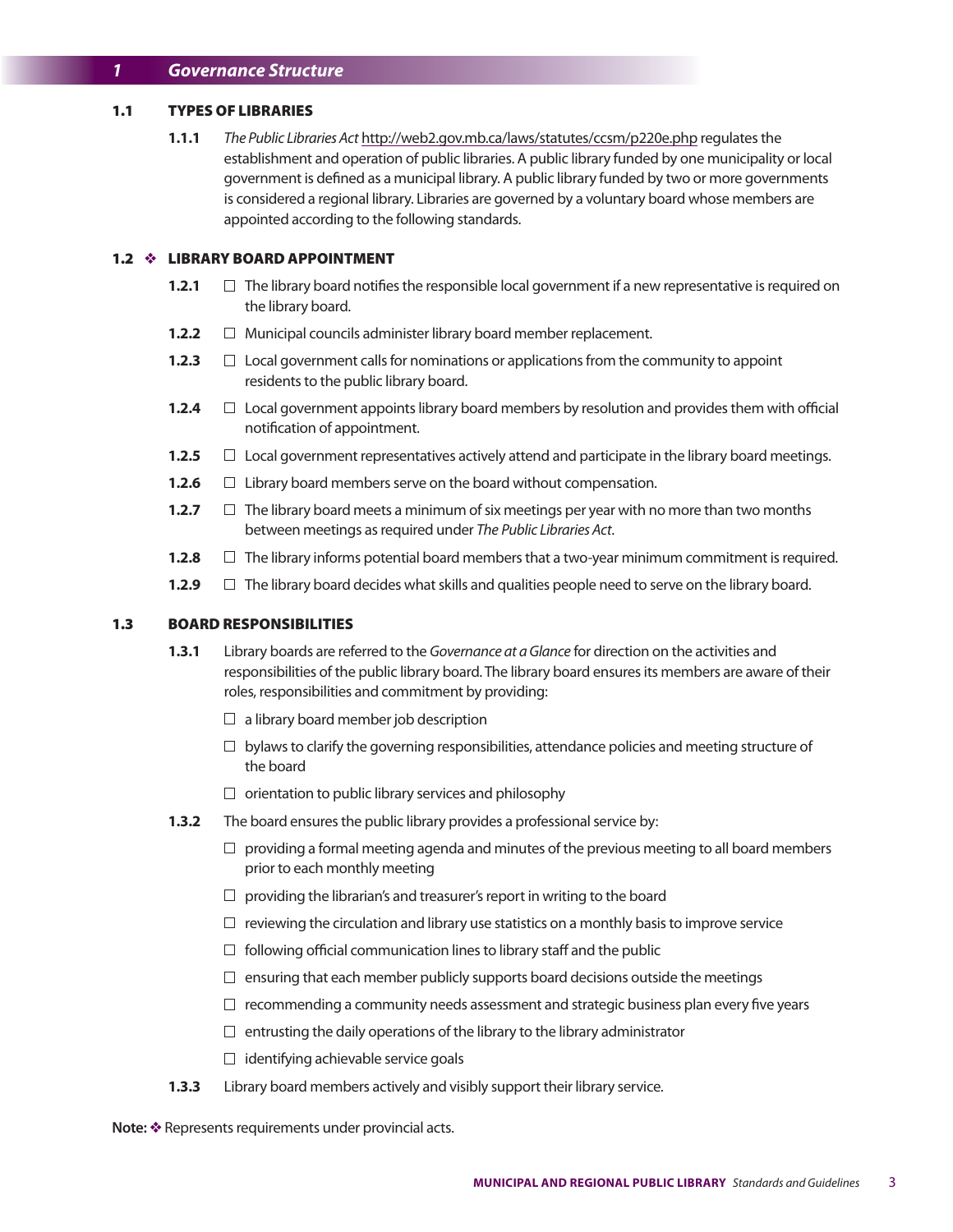- <span id="page-5-0"></span>**1.3.4** Library board members consider matters before the board from a regional perspective.
- **1.3.5** Library board members review regional economic development plans to position library as a community development partner.
- **1.3.6** The library board makes full and accurate reports of the library board meetings and services to the member councils represented.
- **1.3.7** Library board members act as advocates for the library system to influence the allocation of resources and service delivery in all dealings with external parties, including member councils.

# 1.4 The Library Policy Manual

- **1.4.1** Policy manuals outline employment policies, governing policies and service priorities, determining the structure and tone of the public library service. The board should ensure that standards for policy, as detailed in each module of this guide, are included in the policy manual. These policy areas should include, at minimum:
	- $\Box$  personnel policies (see section 8)
	- $\Box$  library service policies including Internet access (see section 4.5)
	- $\Box$  collection policies (see section 6)
	- $\Box$  accessibility policies (see section 3.7)
	- $\Box$  governance policies
- **1.4.2** Governance policies include areas such as:
	- $\Box$  board organization
	- $\Box$  bylaws
	- $\square$   $\blacklozenge$  regional agreements
	- $□$  ❖ joint public/school library agreements or multi-use facility agreements
	- $\Box$   $\bullet$  reciprocal borrowing agreements
	- $\Box$  trustee ethics
	- $□$  ❖ terms of office
	- $\square$   $\bullet$  confidentiality
	- $\Box$  trustee training
- 1.4.3  $\square$  The library policy manual provides a schedule of numerated policies, procedures and tasks dated for reference purposes.
- **1.4.4**  $\Box$  The library policy manual contains a policy amendment sheet, which is re-issued and replaces the existing sheet each time a policy or procedure is updated.
- **1.4.5**  $\Box$  The head librarian is responsible for keeping the policies and procedures manual current.
- **1.4.6**  $\Box$  The library board reviews and updates personnel policies annually.
- **1.4.7**  $\Box$  The library board ensures general policies are reviewed and updated every two years.

# 1.5 Effective Board Meeting

- **1.5.1**  $\Box$  Meetings are held in a neutral location (if not in the library) to ensure everyone feels comfortable.
- **1.5.2**  $\Box$  The agenda and minutes are distributed a week prior to the meeting to ensure members have time to prepare and make additions.
- **1.5.3** The chair implements protocol, such as *Robert's Rules of Order*, to ensure fair and efficient proceedings.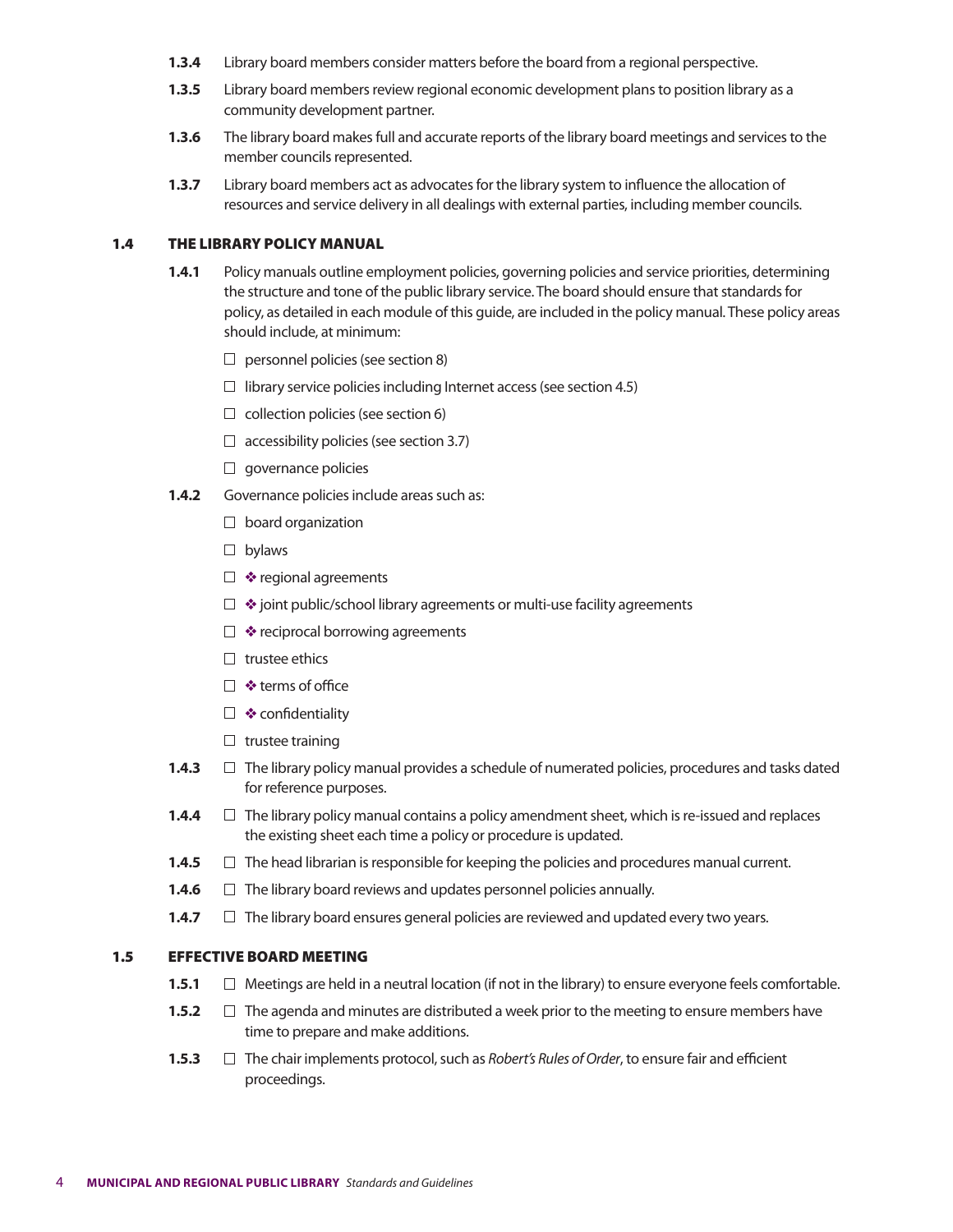- <span id="page-6-0"></span>**1.5.4** Ifems are tabled if more time is required to gather information and make a decision.
- **1.5.5**  $\Box$  To prepare board members, delegations or quests should submit a written request to attend board meetings, including the reason for their attendance.
- **1.5.6** Board members have access to self-training resources such as:
	- *Robert's Rules of Order*
	- *Manitoba Library Trustees Association Handbook* (Revised)

# 1.6 Minutes

- **1.6.1** □ ◆ Minutes are the legal record of decisions and directions provided by the board. Accurate minutes are essential for the legal accountability of the officers and directors of an organization. Ensuring the minutes are accurate and readily accessible will ensure your board members are making decisions based on documented facts and reports, rather than opinion.
- **1.6.2** The secretary employs a protocol such as *Robert's Rules of Order* in recording minutes.
- **1.6.3**  $\Box$  A minimum of three years of past minutes must be available to the secretary and board.
- 1.6.4  $\Box$  A record of board decisions divided by category with the date of the decision is available at all board meetings.
- **1.6.5**  $\Box$  To ensure accurate recording, staff and board members providing lengthy verbal reports also supply a printed copy for attachment to the minutes.

# *2 Facility*

# 2.1 Facility Planning

- **2.1.1** The well-planned library building is efficiently organized for use by patrons and staff, offering a welcoming atmosphere that will encourage use by a wide segment of the population. These standards may be applied to new building projects as well as assessment of existing facilities.
- **2.1.2** Planning documents for library construction projects are based on a building program that includes:
	- $\Box$  long-range plans
	- $\square$  service needs
	- $\Box$  site analysis
	- $\Box$  internal space analysis
- **2.1.3**  $\cdot\cdot\cdot$  All library building plans are in compliance with federal, provincial and local laws, including:
	- $\Box$  fire
	- $\Box$  safety
	- $\Box$  sanitation
	- $\Box$  physical accessibility (see section 3.1)
	- $\Box$  energy conservation
	- $\Box$  local codes or regulations
- **2.1.4**  $\Box$  Plans for new library construction or additions to existing buildings are designed by an architect certified to practise in Manitoba.
- **2.1.5**  $\Box$  Engineers involved in construction projects are certified by the Province of Manitoba.
- **2.1.6**  $\Box$  The minimum number of parking spaces is provided according to local ordinances.
- **2.1.7**  $\square$  Special consideration is given to technology electrical requirements.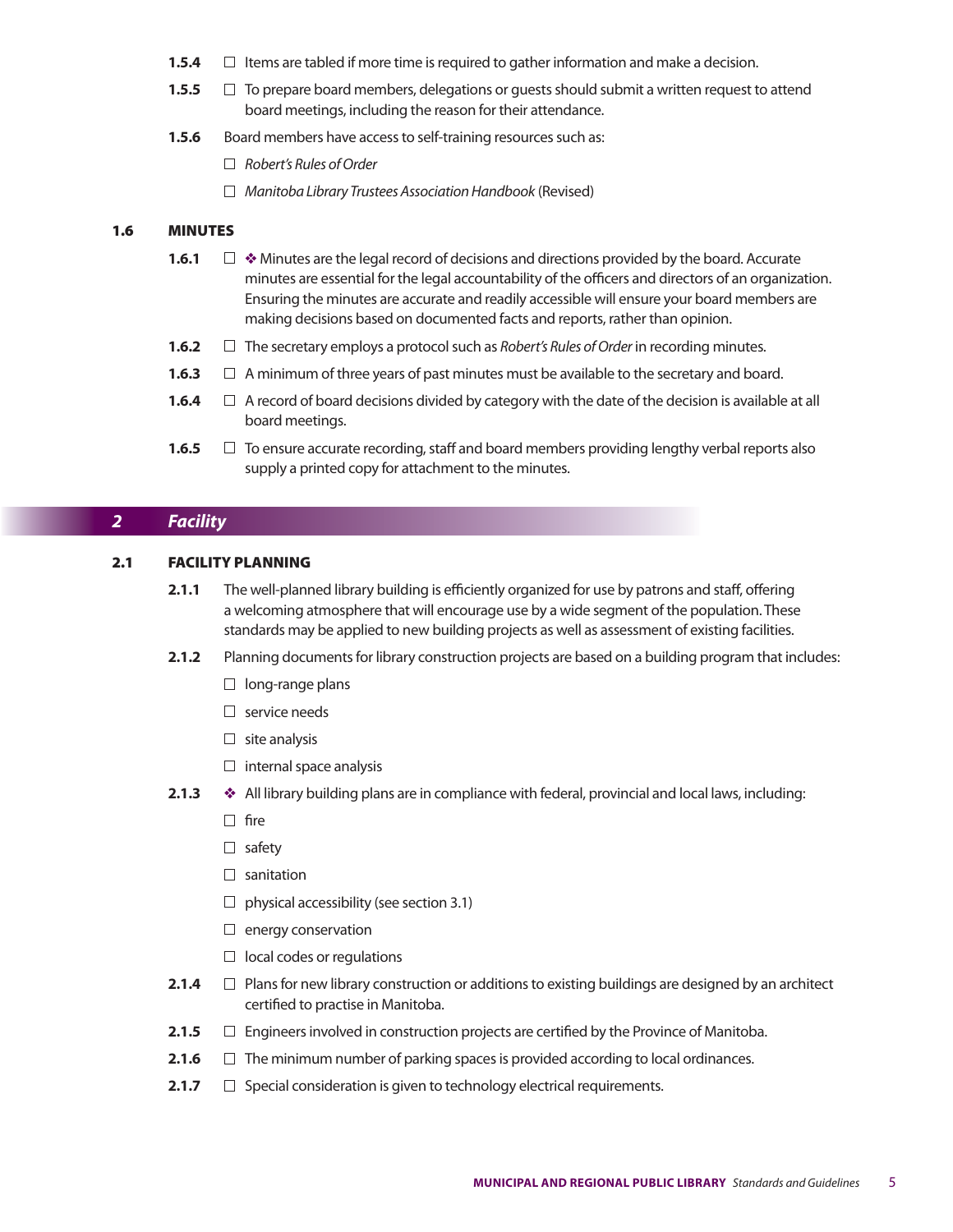- <span id="page-7-0"></span>**2.1.8** American Library Association (ALA) recommended standards for facility size are as follows: population under 2,500 = 225 sq. metres (2,500 sq. feet) minimum population over 2,500 = .09 sq. metres (1 sq. foot) per capita
- **2.1.9** Careful consideration has been given to:
	- $\Box$  use projections (library activities and population growth)
	- $\Box$  number of seating spaces provided
	- $\Box$  staffing levels
	- $\Box$  size of public meeting rooms
- **2.1.10** □ The library has consulted with other librarians or visited other sites where a similar project is in process or has just been completed.
- **2.1.11**  $\Box$  Library consultants and other experts have been employed where appropriate.
- **2.1.12** ❖ In the absence of local building codes, construction adheres to the *Manitoba Building Code*  [http://web2.gov.mb.ca/laws/regs/pdf/b093-031.11.pdf.](http://web2.gov.mb.ca/laws/regs/pdf/b093-031.11.pdf)
- **2.1.13**  $\Box$  A library facility will only be built if the community or region can demonstrate a stable population of 250 or greater over the past five years.
- **2.1.14** In the past five years the library has completed a written space needs assessment based on the following:
	- $\Box$  current space requirements (see section 2.4)
	- $\Box$  the most recent community analysis
	- $\Box$  estimated changes in technology, size of collection and types of materials (see section 6 and 7)

# 2.2 Green Library Facilities

- **2.2.1** Existing and facilities under construction or renovation conduct a green audit through the website Green Globes [www.greenglobes.com](http://www.greenglobes.com) to rate their library against green best practices.
- **2.2.2** Where possible, the public library purchases furniture, building materials and technology made from recycled materials.
- **2.2.3** Where possible, the public library follows energy efficient recommendations from the Province of Manitoba *Climate and Green Initiatives* [www.manitoba.ca/conservation/climate/what\\_you\\_can\\_do/](http://www.manitoba.ca/conservation/climate/what_you_can_do/at_work.html) [at\\_work.html](http://www.manitoba.ca/conservation/climate/what_you_can_do/at_work.html) and related Manitoba Hydro links *Power Smart Commercial Programs* [www.hydro.](http://www.hydro.mb.ca/savings_rebates_loans.shtml#business?WT.mc_id=2025) [mb.ca/savings\\_rebates\\_loans.shtml#business?WT.mc\\_id=2025](http://www.hydro.mb.ca/savings_rebates_loans.shtml#business?WT.mc_id=2025).

# 2.3 Facility Location

- **2.3.1**  $\square$  The library's location maximizes convenience for residents of the community.
- **2.3.2** □ The library is close to public transportation, where available.
- **2.3.3**  $\Box$  People residing in the service area are required to travel less than 30 minutes to reach the nearest stationary or mobile library service outlet.
- **2.3.4** □ Directional signs on main community thoroughfares indicate the presence and location of the library in appropriate languages.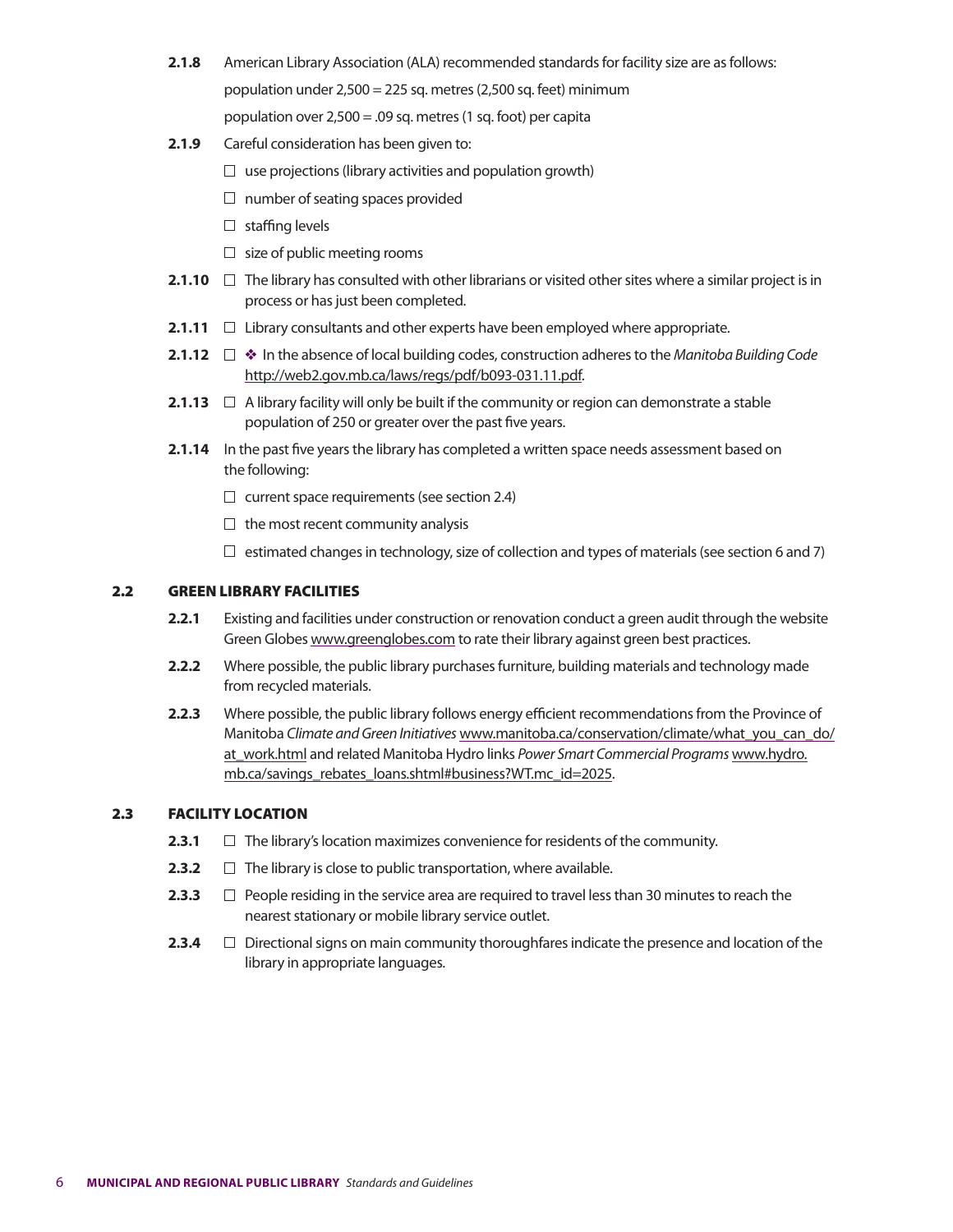#### <span id="page-8-0"></span>2.4 Space Requirements

**2.4.1** While required space varies with the unique needs of the community, the library has been reviewed according to the following approximations:

| <b>Function</b>                      | <b>Approximate Size</b>                                                                          |
|--------------------------------------|--------------------------------------------------------------------------------------------------|
| collection space                     | .09 sq. metres for every 111 volumes/items per sq. m. (1 sq. foot for<br>every 10 volumes/items) |
| user space                           | 2.7 sq. metres (30 sq. feet) per user space, or five user spaces per<br>1,000 population         |
| staff space                          | 13.9 sq. metres (150 sq. feet) per staff member                                                  |
| public-access computer<br>work space | 2.3 sq. metres (25 sq. feet) per workstation                                                     |
| meeting room space                   | 0.9 sq. metres (10 sq. feet) per seat                                                            |
| programming space                    | 0.9 sq. metres (10 sq. feet) per seat                                                            |
| non-assignable space                 | 25 per cent of net space                                                                         |
| multipurpose rooms                   | based on community service and program objectives                                                |

- **2.4.2**  $\Box$  Where the existing space is determined inadequate, the library has a plan in place to improve the situation.
- **2.4.3** As determined by local needs, the library space is arranged to provide room for:
	- $\Box$  study (ex: for tables or carrels in a quiet part of the library)
	- $\Box$  informal reading (ex: for comfortable chairs located near the periodicals collection)
	- $\Box$  public use of equipment (ex: listening and viewing centres and computing facilities)
	- $\Box$  community and cultural activities
	- $\Box$  shelving sufficient to store and display most materials without overcrowding
	- $\Box$  public washrooms conveniently located

#### 2.5 Facility Environment

- **2.5.1** □ Exterior lighting is sufficient to provide for the security of patrons and staff.
- **2.5.2** □ Light in the library building is evenly distributed and free of glare.
- **2.5.3**  $\Box$  Exterior signs are highly visible and include hours of service in appropriate languages.
- **2.5.4**  $\Box$  Interior signs are highly visible and direct people to library services in appropriate languages.
- **2.5.5** The library interior plan:
	- $\Box$  allows for flexible use
	- $\Box$  accommodates technology
	- $\Box$  provides an inviting interior
	- $\Box$  reflects unique and changing community needs
- **2.5.6**  $\Box$  The library is listed in the local telephone directory and is equipped with adequate incoming telephone lines.
- **2.5.7** For the comfort of public and staff, and protection of the collection, proper temperature and humidity control is maintained throughout the year:
	- $\Box$  21-23 C (69-73 F)
	- $\Box$  30-50 per cent humidity recommended
- **2.5.8**  $\Box$  Heating, air conditioning and lighting design are specifically designed to conserve energy.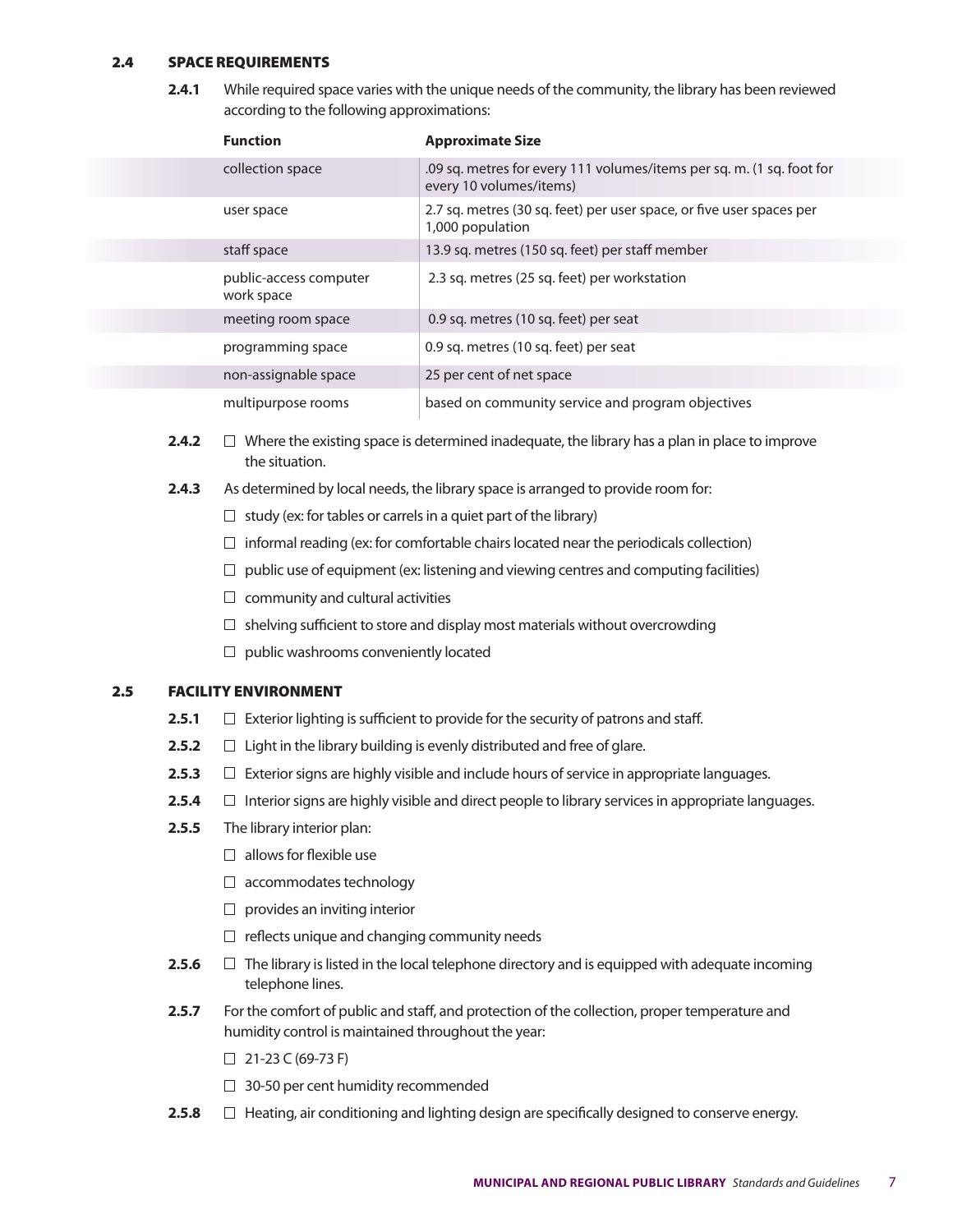- <span id="page-9-0"></span>**2.5.9** □ Library buildings and grounds are clean and well maintained.
- **2.5.10**  $\Box$  The library furniture is appropriate for the target user (ex: child-sized tables and chairs are provided in the children's area).
- **2.5.11**  $\Box$  The library has a disaster plan in place, with particular regard for unique local hazards such as seasonal flooding, power outages, etc.

# 2.6 Facility Hours of Operation

- **2.6.1** □ ◆ The library must be open a minimum of 10 hours per week to qualify for provincial funding.
- **2.6.2**  $\Box$  To provide the optimum access, hours are scheduled for the maximum convenience of community residents.
- **2.6.3** In the previous three years the library has assessed how well its open hours meet the needs of the community:
	- $\Box$  The library is open evenings and weekends in addition to regular working hours.
	- $\Box$  In single-industry oriented communities, library hours take into account shift schedules.
- **2.6.4** The following chart indicates suggested weekly hours of operation based on community population.

| <b>Population</b> | <b>Essential</b> | <b>Enhanced</b> | <b>Excellent</b> |
|-------------------|------------------|-----------------|------------------|
| Up to 600         | 10               | 15              | 20               |
| $601 - 1,200$     | 15               | 20              | 25               |
| $1,201 - 3,000$   | 20               | 25              | 30               |
| $3,001 - 5,000$   | 25               | 30              | 40               |
| $5,001 - 10,000$  | 30               | 40              | 50               |
| 10,001 - 20,000   | 40               | 50              | 60               |
| $20,001 +$        | 45               | 55              | $60+$            |

**2.6.5** Included in the total hours, consider these specific hours of operation:

 $\Box$  minimum of two afternoons per week open from 3:00-5:00 p.m. during the school term

- $\Box$  minimum of two hours of opening per weekend
- $\Box$  minimum of two hours of opening until at least 6:30 p.m. on at least one evening per week

#### 2.7 Joint-Use Facility

- **2.7.1** Joint-use or co-located library facilities refer to public library services housed with other organizations. In Manitoba, this typically includes public schools, municipal offices, recreation facilities, community drop-in centres, archives and museums. Administration of joint-use libraries involves special considerations beyond those of single-use facilities:
	- $\Box$  community support for co-location is ascertained prior to establishment through public meetings, focus groups, community needs assessment, etc.
	- $\Box$  facility is viewed as a community space by the majority of the citizens
	- $\Box$  facility is in a high traffic area
	- $\Box$  library entrance is visible and directly accessible from the street
	- $\Box$  separate library parking is located adjacent to the public library entrance
	- $\Box$  level of service is equal to or better than two separate facilities
	- $\Box$  public library space is integrated into the facility rather than a shared space
	- $\Box$  partners clearly define their separate mission and service mandates
	- $\Box$  the public library can be part of a larger regional library system for increased support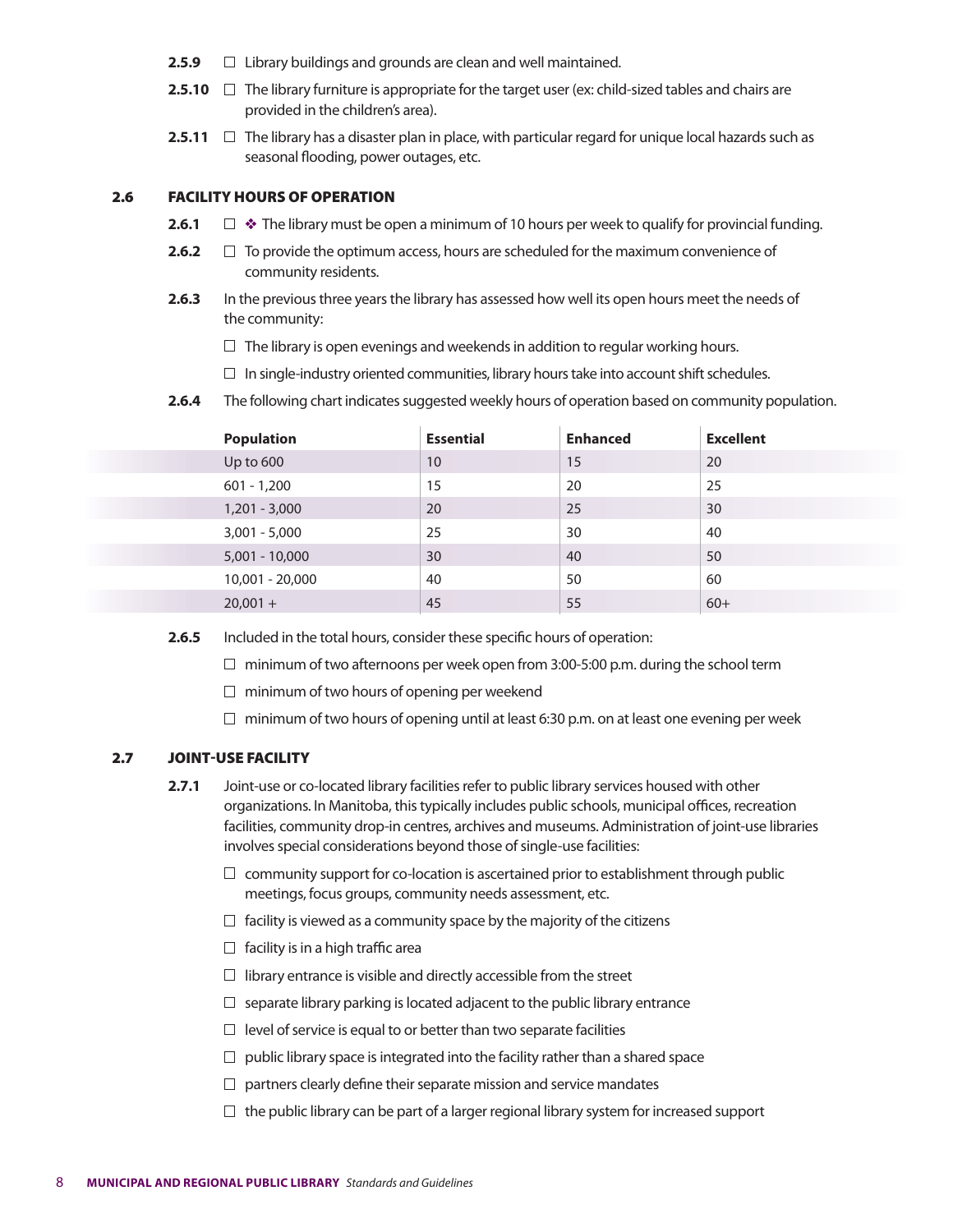- $\Box$  the public library can be governed by a regional library board with representation from several municipalities
- $\Box$  a well-planned marketing and public awareness program encourages library use and visibility

# <span id="page-10-0"></span>2.8 ❖ Joint–Use Library Agreements

- **2.8.1** To ensure a smooth partnership, considerable planning must precede the joint-use agreement. The joint-use agreement defines:
	- $\Box$  operational hours for the public library including weekend, holidays and evening
	- $\Box$  responsibility for staff scheduling
	- $\Box$  delegation of operational costs
	- $\Box$  areas of the building to be used jointly
	- $\Box$  conflict resolution process
	- $\Box$  policies regarding membership privileges
	- $\Box$  policies regarding maintenance responsibilities
	- $\Box$  policies regarding facility and staff security
	- $\Box$  policies regarding collection development responsibilities in a joint-use public/school library
	- $\Box$  policies on regular communication and evaluation of the partnerships
	- $\Box$  policies outlining planned co-operation between public library staff and partner staff
	- $\Box$  policies on annual reporting to the stakeholders, including highlights of measurable results and recommendations for improvement of the service

# *3 Accessibility for Persons with Disabilities*

Accessible library services, offered under the principle of universal design, will impact the design of infrastructure, provisions of services, attitudes and policies of the organization. Attitudes and policies are critical components of the universal design as they create atmospheres of respect for abilities, respect for choice of service provision, and inclusion of consumers in the development and delivery of the service to... meet the needs of the range of the population to the greatest extent possible.<sup>1</sup>

# 3.1 Accessible Facility Design

- **3.1.1**  $\Box$  Universal design principle is followed in the construction and renovation of library facilities.
- **3.1.2**  $\Box$  The library conducts an accessibility audit every five years to identify barriers and reduce them.
- **3.1.3** □ All entrances are accessible.
- **3.1.4**  $\Box$  Access to user areas and library materials is clear and unobstructed.
- **3.1.5**  $\Box$  The library provides an accessible washroom on the main floor.
- **3.1.6** □ The library uses non-slip flooring.
- **3.1.7**  $\Box$  Where the public area of the service outlet occupies more than one level, universal access is provided between levels.
- **3.1.8**  $\Box$  The library provides seating next to areas where queues may form.
- **3.1.9**  $\Box$  Accessible workstations are placed alongside other public workstations to promote inclusivity.
- **3.1.10**  $\Box$  Space between book stacks is a minimum of 91.4 centimetres (36 inches) to allow universal access.<sup>2</sup>

<sup>1</sup> Principle 7: Universal Design, Full Citizenship: A Manitoba Provincial Strategy on Disability. [www.gov.mb.ca/dio/pdf/whitepaper.pdf](http://www.gov.mb.ca/dio/pdf/whitepaper.pdf)

<sup>&</sup>lt;sup>2</sup> William Sannwvald, Checklist of Library Building Design Considerations. (ALA, 2009), 156.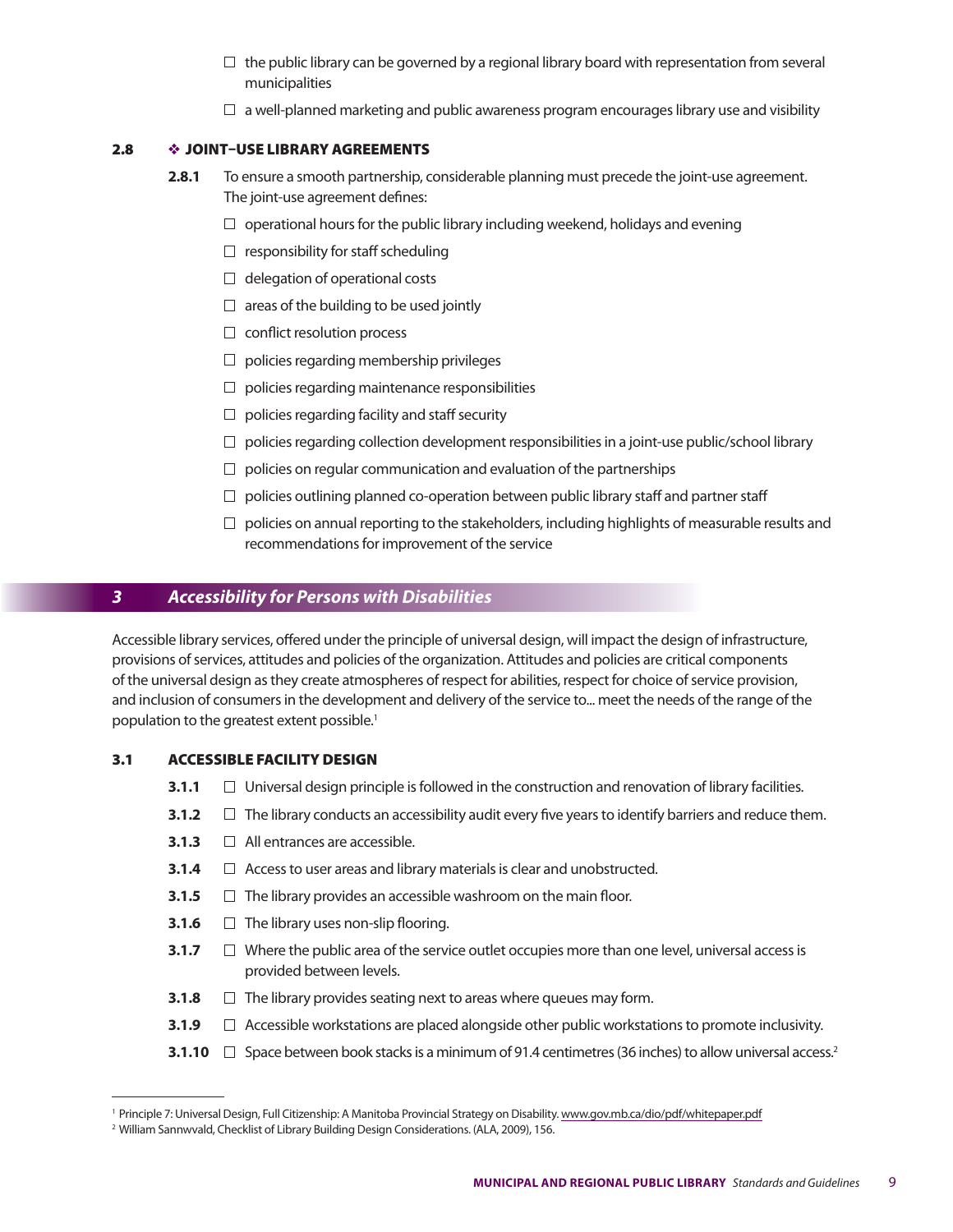- <span id="page-11-0"></span>**3.1.11**  $\Box$  Where possible, the majority of materials in the adult collection are stored in such a way that the highest shelf is 137.16 centimetres (54 inches) for a parallel reach.<sup>3</sup>
- **3.1.12**  $\Box$  Where possible, the majority of materials for all patrons are stored in such a way that the lowest shelf is 22.9 centimetres (9 inches) from the floor for a parallel reach.<sup>4</sup>
- **3.1.13** Where possible, the majority of materials in the children's collection are stored in such a way that the highest shelf is 121.92 centimetres (48 inches) or less.<sup>5</sup>
- **3.1.14** □ The library considers visual indicators for fire alarms.

## 3.2 Accessible Parking

- **3.2.1**  $\Box$  Adequate, convenient, well maintained parking, including parking for people with disabilities, is available at or near the library.
- **3.2.2**  $\Box$  Parking regulations are enforced for their intended use.

# 3.3 Accessible Lighting

- **3.3.1**  $\Box$  Exterior entrance lighting follows building code recommendations to consistently illuminate the entrance surface.
- **3.3.2**  $\Box$  Exterior lighting in parking, walkways, ramps, and drop-off zones is consistent with building codes to illuminate the ground surface.
- **3.3.3** Interior lighting meets recommended building codes over service counters at the work surface.
- **3.3.4** Interior lighting for office space and washrooms meets recommended building codes for the even distribution of light.
- **3.3.5** Interior lighting is consistent at entrances and throughout the building.

#### 3.4 Accessible Resources

- **3.4.1** The library acquires and maintains resources according to the needs of the community, which may include but not limited to the following formats:
	- $\Box$  large print publications
	- $\Box$  audio books
	- $\Box$  closed-captioned videos
	- $\Box$  downloadable audio books and ebooks such as eLibraries Manitoba
	- $\Box$  staff and public function of integrated library systems adhere to web accessible standards
	- $\Box$  a courtesy walker and wheelchair
	- $\Box$  accessible terminals adapted to the needs of patrons with visual, hearing and motor impairments

## 3.5 Accessible Technology

- **3.5.1** The library provides accessible technology according to the needs of the community, including but not limited to:
	- $\Box$  magnification devices or software
	- $\Box$  keyboards with raised letters
	- $\Box$  large screen monitors
	- $\Box$  screen reading software

<sup>&</sup>lt;sup>3</sup> 4.2.6 Side Reach, ADA Accessible Guidelines for Buildings and Facilities. [www.access-board.gov/adaag/html/adaag.htm#4.2](http://www.access-board.gov/adaag/html/adaag.htm#4.2)

<sup>4</sup> Ibid

<sup>5</sup> Sandra Feinberg and James Robert Keller, Designing Space for Children and Teens in Libraries and Public Places. (ALA, 2010), 37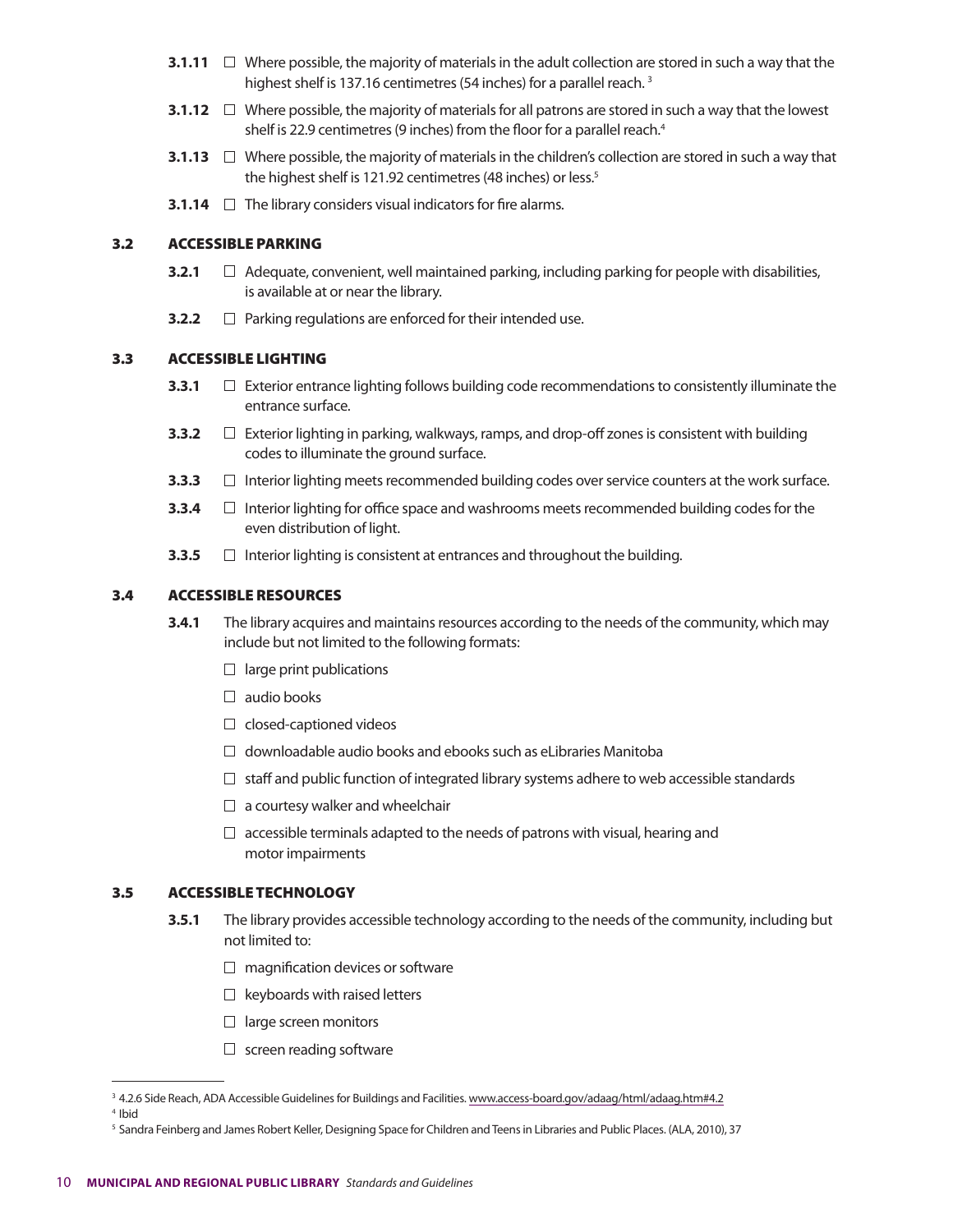- $\Box$  ergonomic input devices
- $\Box$  literacy software
- $\Box$  assistive listening system such as induction loops, infrared systems, and FM radio frequency systems
- **3.5.2**  $\Box$  Library staff/volunteers receive training on the use of technology available in the library.

# <span id="page-12-0"></span>3.6 Accessible Services

The library explores ways of implementing universal design services to meet the needs of their clients to the greatest extent possible.

- **3.6.1**  $\Box$  Library staff and volunteers retrieve materials from the shelf for individuals, if appropriate.
- **3.6.2**  $\Box$  The library provides home delivery and facility loans of library materials to ill or disabled residents of the community who are unable to travel to the library.
- **3.6.3**  $\Box$  The library takes advantage of resources for people with disabilities that may already be available in the community.
- **3.6.4**  $\Box$  The library promotes its services to people with disabilities through all media forms.
- **3.6.5**  $\Box$  Library programs are adaptable to include people with disabilities.
- **3.6.6 Inquiry services, requests, reservations and renewal services are available through the library's** web pages, phone or email. Libraries provide TTY or text messaging as contact options.
- **3.6.7**  $\Box$  The library extends loan periods to meet user needs.
- **3.6.8**  $\Box$  Library staff train the public, including support workers and caregivers, on library policies and equipment.
- **3.6.9** □ Service animals are welcome in the library.

## 3.7 Accessibility Policy and Planning

- **3.7.1**  $\Box$  Library staff receive customer service training addressing the appropriate means of serving people of all ages and abilities in their community.
- **3.7.2**  $\Box$  The library uses inclusive terminology regarding people with disabilities in the mission statement, policies and all publications or promotional materials.
- **3.7.3**  $\Box$  All forms and policies are accessible on library web pages to allow enlargement or screen reader software.
- **3.7.4**  $\Box$  The library board orientation package includes municipal and provincial building codes regarding accessible buildings.
- **3.7.5**  $\Box$  People with disabilities are represented on library boards or advisory boards.
- **3.7.6**  $\Box$  Determined locally, a portion of the library budget is directed towards improving library accessibility regarding:
	- $\Box$  the facility
	- $\Box$  the collection
	- $\Box$  the technology
- **3.7.7**  $\Box$  Library staff receive training and are hired with specialized skills such as the ability to communicate in American Sign Language.
- **3.7.8**  $\Box$  Library staff and library boards know where to find information relevant for a person with a specific disability.

\*Recommendations on accessible facilities, resources, furnishings and policies were vetted through a focus group for the Taskforce on Library Accessibility in December 2010.

For an example of universal design policies, please see the City of Winnipeg policy at www.aacwinnipeg.mb.ca/aac [pdfs/Universal%20Design%20Policy.pdf](http://www.aacwinnipeg.mb.ca/aac_pdfs/Universal%20Design%20Policy.pdf)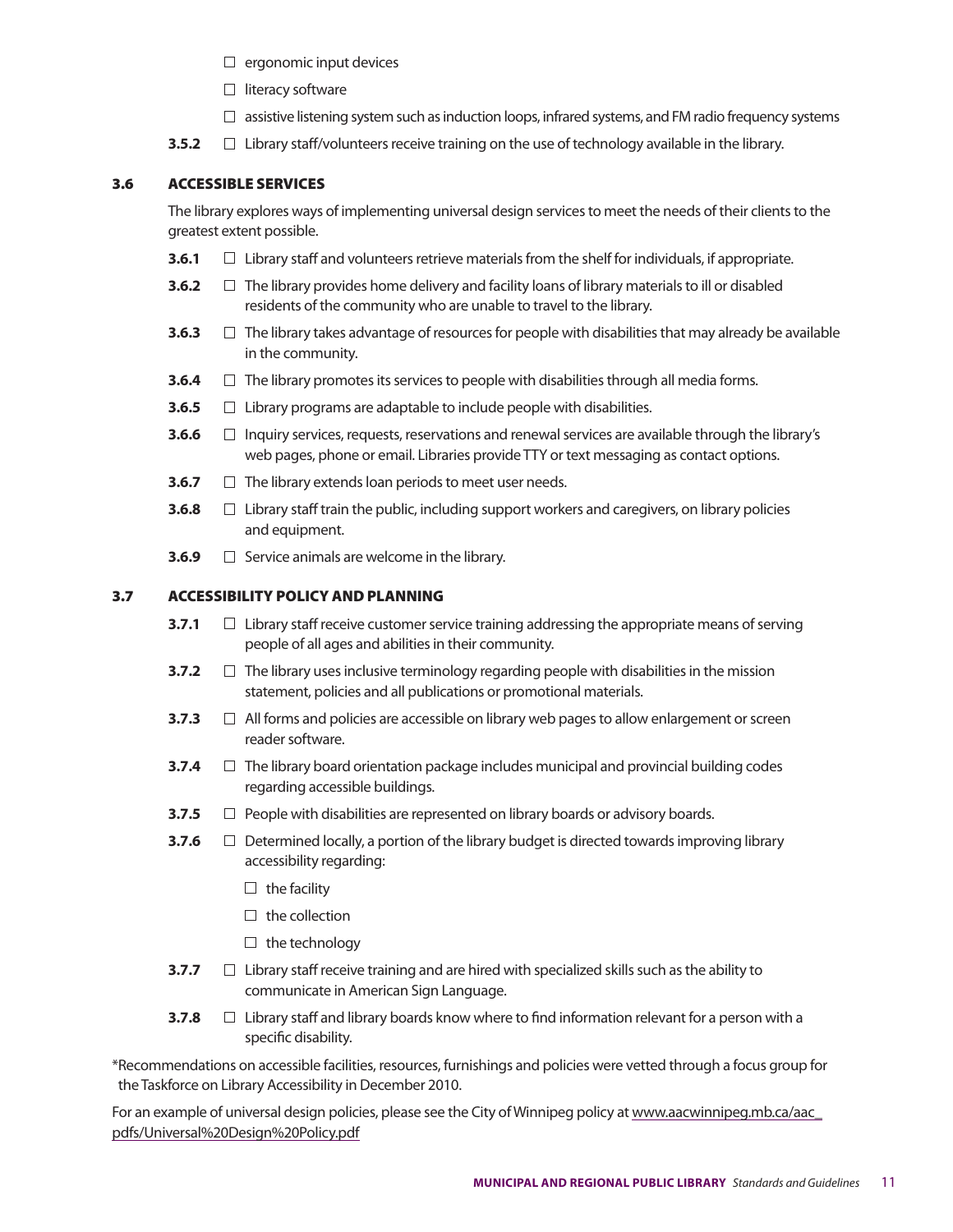# <span id="page-13-0"></span>*4 Library Services*

# 4.1 Services and Programs

Library services include the broad range of programs the library provides to its community.

- **4.1.1** □ The library maintains policies and procedures regarding the services it provides, such as reference and information services, programming services, services to children and teens, and services to patrons with special needs.
- **4.1.2** The library plans and evaluates programming for adults, young adults and children, with consideration for:
	- $\Box$  community demographics (age, ethnicity, education and income levels)
	- $\Box$  availability of programming from other organizations in the community
	- $\Box$  local need and interest
- **4.1.3**  $\Box$  The library district's written service plan is developed in consultation with the community.
- **4.1.4**  $\Box$  The library encourages ongoing input by citizens, including young adults, in the development of the service plan through advisory groups, surveys, focus interviews or other appropriate means.
- **4.1.5**  $\Box$  The library works with community agencies and organizations in the local area in planning and implementing services for all residents.
- **4.1.6** Educational, recreational, informational and cultural programs sponsored by the library or co-sponsored with other community organizations, are offered to:
	- $\Box$  help attract new users to the library
	- $\Box$  increase awareness and use of library resources and services
	- $\Box$  provide a neutral public forum for the debate of issues
- **4.1.7**  $\Box$  While programming is commonly held in the library, where appropriate, consideration is given to off-site outreach programs.
- **4.1.8**  $\Box$  The library co-operates with other types of libraries in the local area to plan for and provide services to all area residents.
- **4.1.9** □ Public programs provided by the library at minimal cost and in physically accessible locations for children, teens and adults (see section 3.6.5).
- **4.1.10**  $\Box$  The library provides access or referral to appropriate literacy training.
- **4.1.11**  $\Box$  The library works with other groups to provide training courses on new technologies.
- **4.1.12**  $\Box$  The library provides training in new technologies to their volunteer and paid staff.

#### 4.2 Circulation

Circulation includes procedures and policies pertaining to the lending of library materials.

- **4.2.1**  $\Box$  The library keeps patron records current, expiring records annually to ensure accuracy and privacy.
- **4.2.2**  $\Box$  Library staff are knowledgeable about the library's services, programs, lending regulations and circulation practices responding to the public in a courteous, helpful manner.
- **4.2.3**  $\Box$  A trained staff member is available to perform circulation services during all library service hours.
- **4.2.4** □ Library staff are familiar with the circulation of ebooks and audio through eLibraries Manitoba <http://elm.lib.overdrive.com>.
- **4.2.5** In compliance with the federal *Privacy Act* <http://laws.justice.gc.ca/en/P-21/index.html>, information collected for library membership is relevant, necessary for provision of library service and confidential.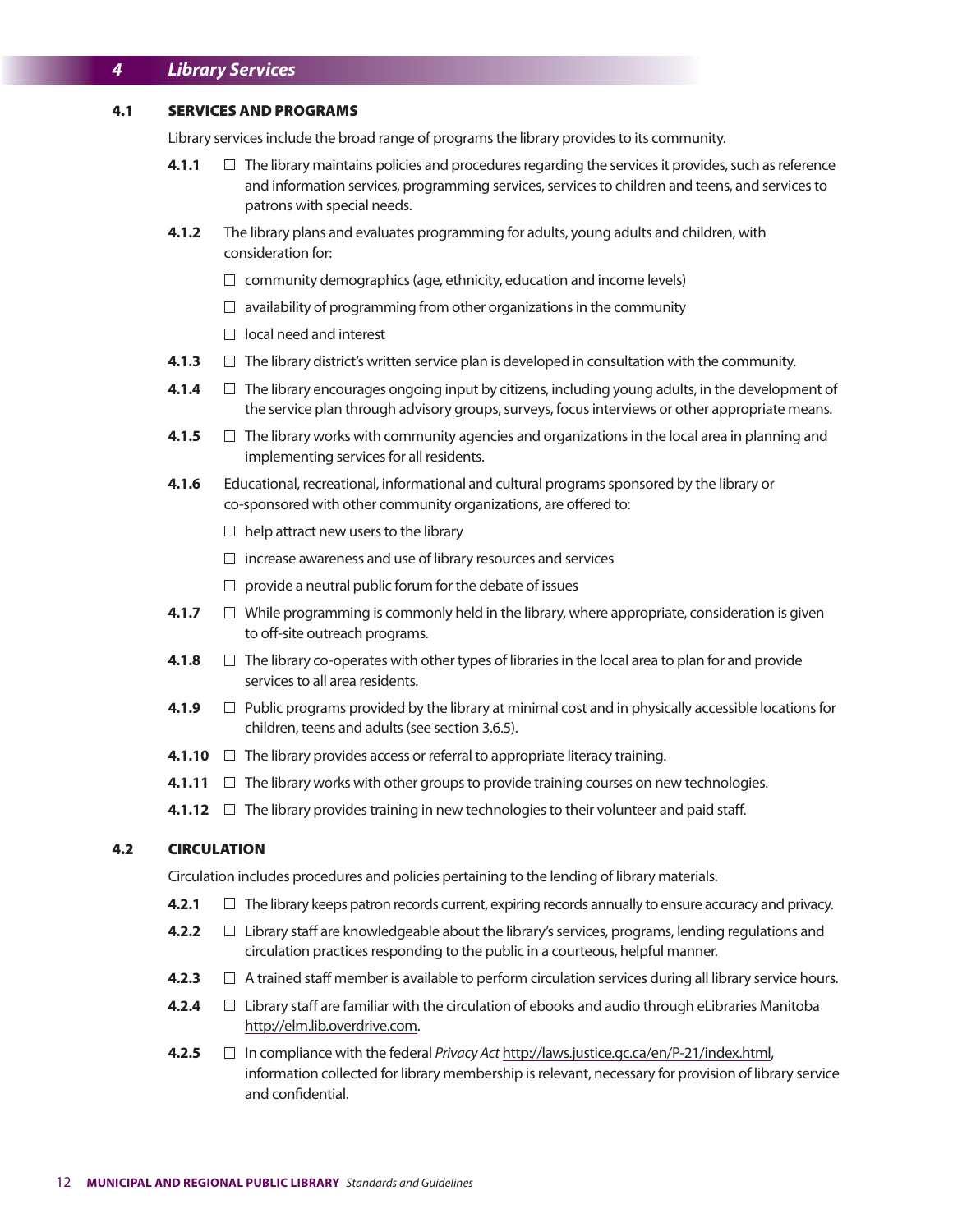- <span id="page-14-0"></span>**4.2.6** The library has a written policy specifying:
	- $\Box$  types of material loaned
	- $\Box$  restrictions on material types
	- $\Box$  restrictions on videos from Manitoba Film Classification Board (MFCB) ratings
	- $\Box$  eligibility for library borrowing privileges
	- $\Box$  requirements for those residing outside the library service area
	- $\Box$  fees and fines
	- $\Box$  privacy policy
	- $\Box$  hours of operation

# 4.3 Interlibrary Loan

Interlibrary loan greatly expands the local library collection by making available millions of library books across Manitoba, Canada and beyond. Subsidized shipping rates and resource sharing tools such as Manitoba Public Libraries Network (MAPLIN) make interlibrary loan an invaluable service to patrons.

The library ensures materials are accessible to other libraries for interlibrary loan via MAPLIN.

- **4.3.1** □ Interlibrary loan services are promoted to patrons.
- **4.3.2**  $\Box$  The library makes reasonable efforts to obtain interlibrary loan materials for patrons.
- **4.3.3**  $\Box$  Patrons may request interlibrary loans via their local library through a variety of means, including electronically.
- **4.3.4**  $\Box$  Library staff regard Interlibrary loan requests as confidential, identifying patrons on request forms by number rather than name.
- **4.3.5**  $\Box$  Interlibrary loan requests are filled within 3-5 working days.
- **4.3.6**  $\Box$  When requesting materials from other libraries, sufficient information is provided to identify the requested item.
- **4.3.7**  $\Box$  Only books are sent and returned using the library book rate and not audiovisual or other materials.

# 4.4 Reference Service

Reference service is the process by which library staff answer patron questions through accurately identifying the information required and providing or referring the patron to the most appropriate source.

- **4.4.1** □ Library staff respect reference service as personal and confidential.
- **4.4.2**  $\Box$  Questions library staff are unable to answer are escalated to regional headquarters or appropriate support services in a timely manner.
- **4.4.3** Library staff know how to access and use:
	- $\Box$  an Internet search service [\(www.Google.ca](http://www.Google.ca), [http://ca.ask.com/,](http://ca.ask.com/) etc.)
	- $\Box$  the Manitoba EBSCOhost database service<http://search.ebscohost.com>
- **4.4.4** □ Reference services including self-serve Manitoba EBSCOhost are promoted and demonstrated to library members.
- **4.4.5** Reference services are provided during all hours the library is open:
	- $\Box$  in person
	- $\Box$  by telephone
	- $\Box$  by email or web service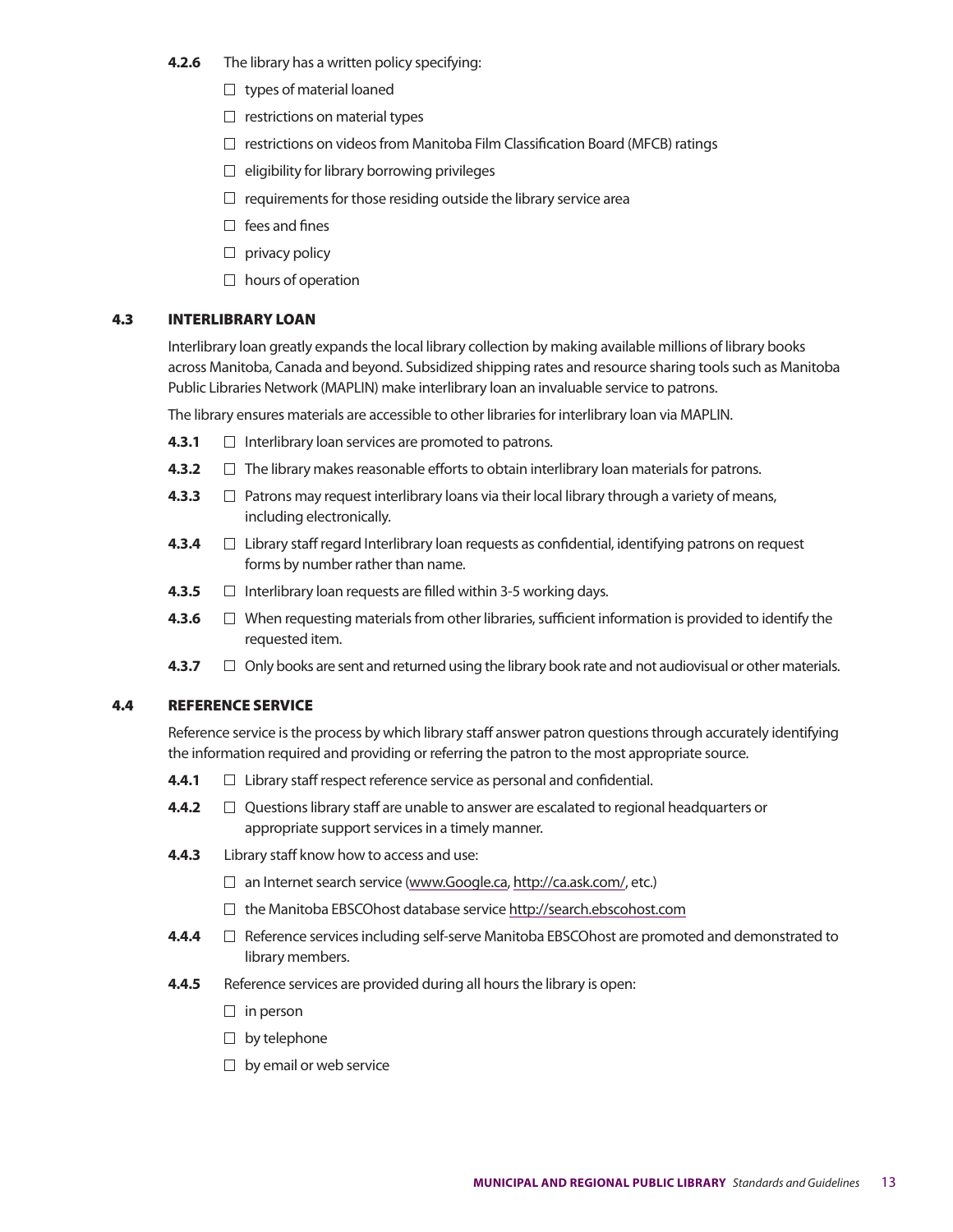- <span id="page-15-0"></span>**4.4.6** Staff assist patrons with effective use of technologies necessary to access electronic and other nonprint resources including:
	- Manitoba EBSCOhost<http://search.ebscohost.com>
	- □ eLibraries Manitoba<http://elm.lib.overdrive.com>
	- $\Box$  the library catalogue
- **4.4.7**  $\Box$  Where possible, the library prepares information guides to inform patrons about the availability of resources on a specific topic or issue.
- **4.4.8** □ The library co-operates with other agencies in the community to provide reference services.

# 4.5 Internet access

- **4.5.1** Internet access is a vital component of library service as information increasingly moves online. While an excellent resource in many areas, the Internet is not without questionable and controversial material. Ensure your library has a comprehensive Internet access policy that includes:
	- $\Box$  filtering practices in place, if used
	- $\Box$  parental responsibility for supervision of children
	- $\Box$  permitted workstations and Internet use
	- $\Box$  scheduling of computer workstations
	- $\Box$  charges for services such as printing
	- $\Box$  explanation of illegal use as defined by provincial and federal laws
	- $\Box$  restricting use of sites that contain materials defined in Manitoba law as harmful to minors
	- $\Box$  interference with other users or systems
	- $\Box$  loading or running software that does not reside on library computers
	- $\Box$  damage to or tampering with a library's hardware or software
	- $\Box$  violation of the library's policies on computer use
	- $\Box$  library liability for damage to user's data, software or hardware
	- $\Box$  use of library computers conditional on acceptance of library policy

## 4.6 Readers Advisory

Readers advisory involves recommendation to patrons of titles suiting their unique reading preferences.

- **4.6.1** □ Staff are familiar with print and/or web resources for readers advisory service.
- **4.6.2** □ The library promotes self-service readers advisory through Manitoba EBSCOhost NoveList <http://search.ebscohost.com>.

# 4.7 Patron Confidentiality

To ensure patron confidentiality, minimal patron information should be collected or retained.

- **4.7.1**  $\Box$  The library retains information connecting a user to a particular transaction only as long as needed for normal operations.
- **4.7.2**  $\Box$  The library restricts access to patron information to a limited number of appropriate library personnel.
- **4.7.3**  $\Box$  The library has privacy quidelines informing patrons what they can do to protect their privacy.
- **4.7.4**  $\Box$  The library educates staff on confidentiality policies.
- **4.7.5**  $\Box$  The library discourages sign-up sheets for people using library computers in favour of a key ring with a barcode to correspond with each computer. Computer use is tracked through the circulation system.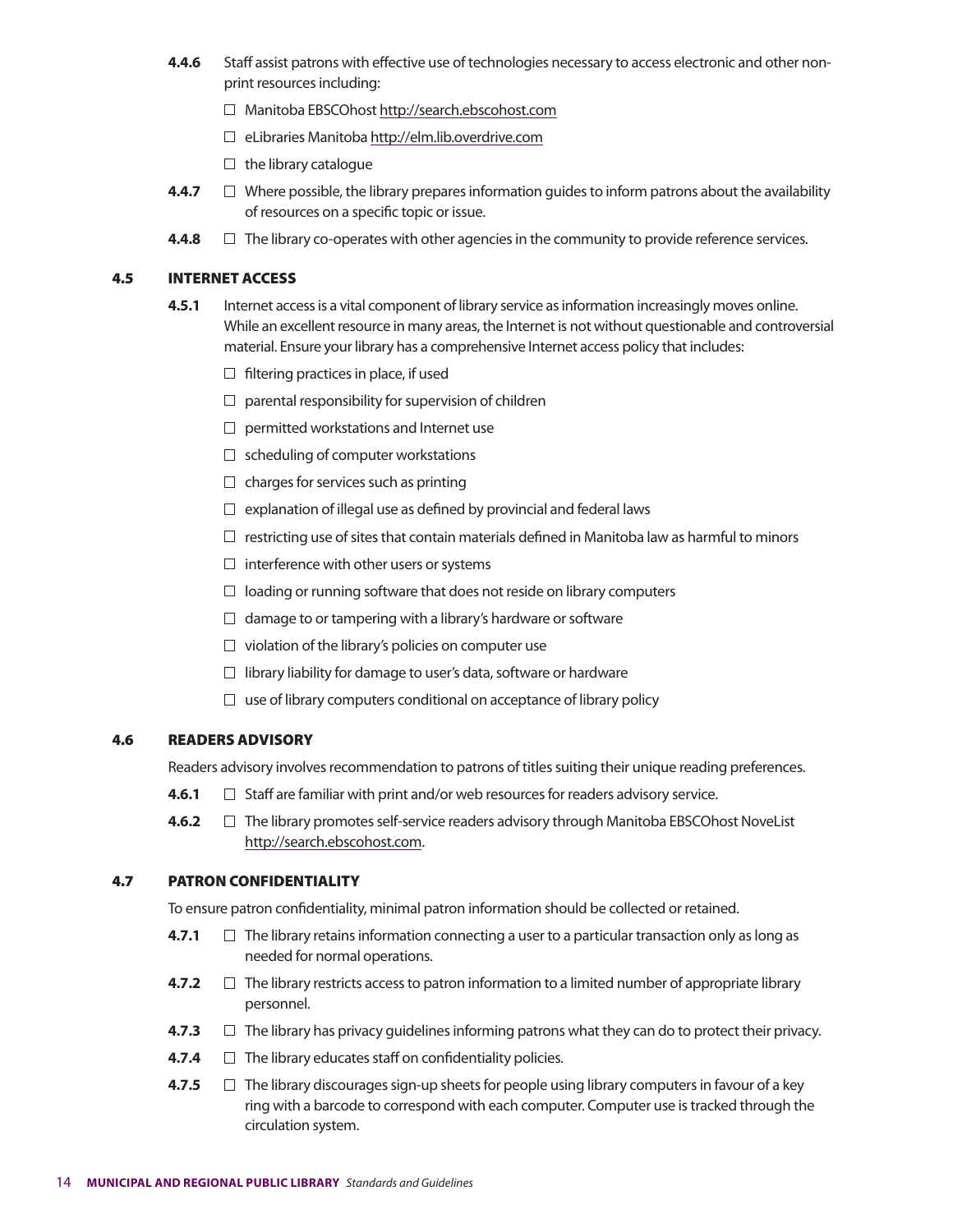- <span id="page-16-0"></span>**4.7.6**  $\Box$  The library avoids practices and procedures that place patron information in public view.
- **4.7.7**  $\Box$  The library uses an Internet service provider whose practices best match the library's privacy policy.
- **4.7.8** □ The library uses a numeric identifier on inter-library loan requests sent to other libraries as opposed to a patron name.
- **4.7.9**  $\Box$  The library sets automated circulation systems to purge borrower information when items are returned.
- **4.7.10** □ The library deletes old web server logs.
- **4.7.11**  $\Box$  The library configures public workstations to clear caches, temporary directories and recent history files, and to delete or reject cookies.
- **4.7.12**  $\Box$  The library has conducted an audit of its programs to ensure patron confidentiality.

# *5 Technical Services*

- **5.1.1** The purpose of library technical services is to make library materials accessible to users, staff and other libraries. Technical services typically include:
	- $\Box$  acquisition of materials
	- $\Box$  cataloguing and classification
	- $\square$  processing
	- $\Box$  maintenance of the catalogue and collection
- **5.1.2** Cataloguing and organization of collection materials follows current library standards including:
	- $\Box$  resource description and access (RDA) standard for cataloguing
	- $\Box$  machine-readable cataloguing (MARC) standard for inputting cataloguing information into computers
	- $\Box$  Dewey decimal classification (DDC) standard for assigning call numbers
	- $\Box$  Library of Congress (LC) standard for assigning subject headings
	- $\Box$  American Library Association (ALA) filing rules for ordering materials on the shelves
- **5.1.3**  $\Box$  Materials are processed and made available to the public in a timely manner.
- **5.1.4** Staff are well trained and knowledgeable about catalogue use, both in-house and via the Internet by home users.
- **5.1.5**  $\square$  Staff verify new purchase orders to prevent unwanted duplicates.
- **5.1.6**  $\Box$  The library maintains a written methodology for maintaining the collection, including weeding.
- **5.1.7**  $\Box$  Instructions are available to make the public catalogue easy to use.
- **5.1.8**  $\Box$  Orders for new items in high demand, or requested by staff for programs or displays, are prioritized through the acquisitions and cataloguing processes.
- **5.1.9**  $\Box$  Materials in other languages are catalogued to a high level of access.

**5.1.10** □ Audio-visual materials are classified to the Manitoba Film Classification Board (MFCB). The MFCB takes its authority from the *The Amusements Act* [http://web2.gov.mb.ca/laws/statutes/ccsm/](http://web2.gov.mb.ca/laws/statutes/ccsm/a070e.php) [a070e.php](http://web2.gov.mb.ca/laws/statutes/ccsm/a070e.php)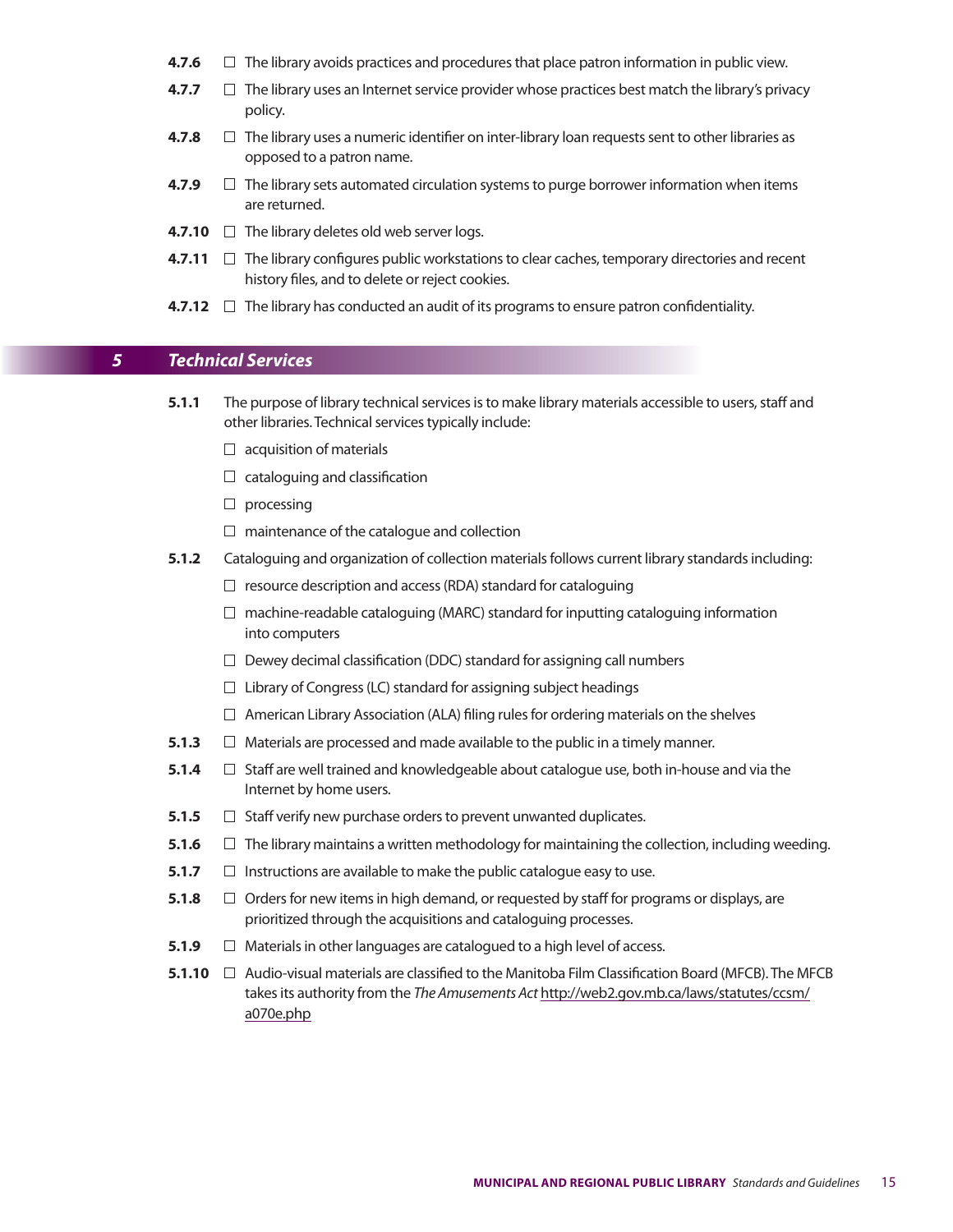# <span id="page-17-0"></span>*6 Library Collection*

The library collection is one of the core services provided to the community. A current, relevant collection promoted to the community through the media, website and partnerships will increase use of the library.

#### 6.1 COLLECTION BUDGET

- **6.1.1**  $\Box$  The library ensures the annual provincial collection development grant is expended each year in its entirety.
- **6.1.2** □ A minimum of 15 per cent of the total operating budget is spent on the collection.
- **6.1.3** □ A percentage of the municipal funding is designated towards the collection above and beyond the annual provincial collection development grant.
- **6.1.4**  $\Box$  The library participates in province-wide interlibrary loan.
- **6.1.5**  $\Box$  The library works with local foundations to build trust funds dedicated to the library collection or specialized collections within our library.
- **6.1.6**  $\Box$  The library works with the local schools to review the circulation trends in formats, topics and genres, and collaborates to avoid unnecessary duplication.
- **6.1.7**  $\Box$  The library reviews census data to target collection purchases relevant to the community in areas such as age and ethnicity.
- **6.1.8** Children's collection budget is designated for the materials and maintenance of the children's collection based on the following factors:
	- $\Box$  percentage of the total population who are children
	- $\Box$  percentage of the total circulation consisting of children's materials
	- $\Box$  need to expand children's services
	- $\Box$  comparative cost of children's materials and adult materials
	- $\Box$  necessity of replacing children's materials more frequently
	- $\Box$  need for new formats and technologies
- **6.1.9** □ The collection is weeded prior to budgeting to determine weak areas.
- **6.1.10** The library's weeding criteria includes the following factors:
	- $\Box$  age of publication date
	- $\Box$  condition of the item
	- $\Box$  minimum number of circulations per item
	- $\Box$  accurate, current information in non-fiction materials
	- $\Box$  duplicate copies
	- $\Box$  local specialized collections
		- $\Box$  The library serves as the memory of the community and collects and preserves materials on community history and works by local authors, illustrators and poets.

# 6.2 Collections

Collections are the core responsibility of library service. Currently, the publishing industry for physical/print publications is in a state of flux. Therefore, library collections will include a variety of physical, print, digital, and system-wide electronic formats. The following guidelines are based on recommendations from the Administrators of Rural and Urban Public Libraries of Ontario (ARUPLO) 2nd edition.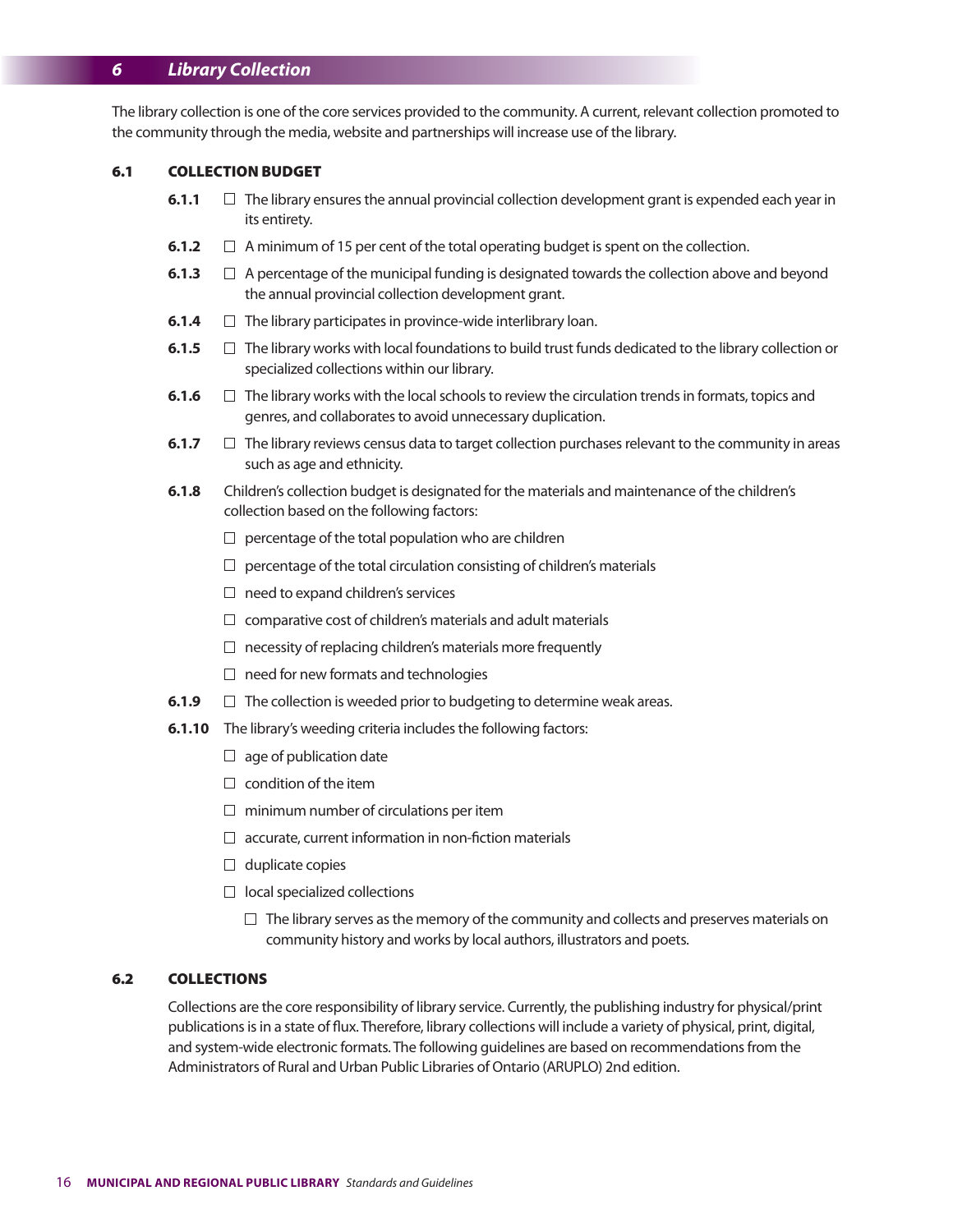<span id="page-18-0"></span>

| <b>Population</b>                                                  | <b>Minimum</b> | Average per capita Range |
|--------------------------------------------------------------------|----------------|--------------------------|
| $1,000 - 5,000$                                                    | 7,500 items    | $3 - 5$ items            |
| $5.000 - 10.000$                                                   | 15,000 items   | $3 - 4$ items            |
| $10,000 - 35,000$                                                  | 30,000 items   | 3 items                  |
| 35,000 or greater population<br>(Large urban/rural library system) | 70,000 items   | $2 - 3$ items            |

# 6.3 New or Emerging Formats

Twenty-five percent of the acquisitions budget is spent on non-print formats including on-line databases and multi-media (ARUPLO).

# 6.4 Collection Components

- **6.4.1** Two-thirds of the branch library collection consists of adult materials.
- **6.4.2** One-third of the branch library collection consists of children and young<sup>6</sup> adult materials.
- **6.4.3** Five per cent of annual acquisitions is dedicated to teens.<sup>7</sup>

# 6.5 Collection Performance

- **6.5.1** The library calculates the following measures annually as part of the evaluation of the collection:
	- $\Box$  number of items added to the book collection per capita
	- $\Box$  number of items added to the audio visual (AV) collection per capita
	- $\Box$  circulation per capita
	- $\Box$  circulation per full time employee (FTE) staff
	- $\Box$  turnover rate
	- $\Box$  percentage of total operating expenditures allocated for materials
	- $\Box$  collection spending per capita
	- $\Box$  per cent of the collection under five years since copyright or publication date

| <b>6.5.2</b> Target rates to achieve: | Minimum | Goal |
|---------------------------------------|---------|------|
| $\Box$ turnover rate target           |         |      |
| $\Box$ circulation per capita target  |         |      |

# 6.6 Collection Development Policy

- **6.6.1** The library collection development policy provides clear criteria on the addition of items to the collection based on:
	- $\Box$  cost
	- $\Box$  libraries will have a policy that will take into consideration statistical measures and community needs
	- $\Box$  publication date items with a publication date older than 10 years tend not to circulate
		- $\Box$  duplication of materials in the collection
		- $\Box$  reorder criteria to replace titles
		- $\Box$  collaborative purchasing with other libraries in the region to reduce duplication
		- $\Box$  intellectual freedom

<sup>6</sup> Guidelines for Rural/Urban Public Library Systems. 2nd Edition. Administrators of Rural and Urban Public Libraries of Ontario. January 2012, p. 10.

<sup>7</sup> Ibid., p. 11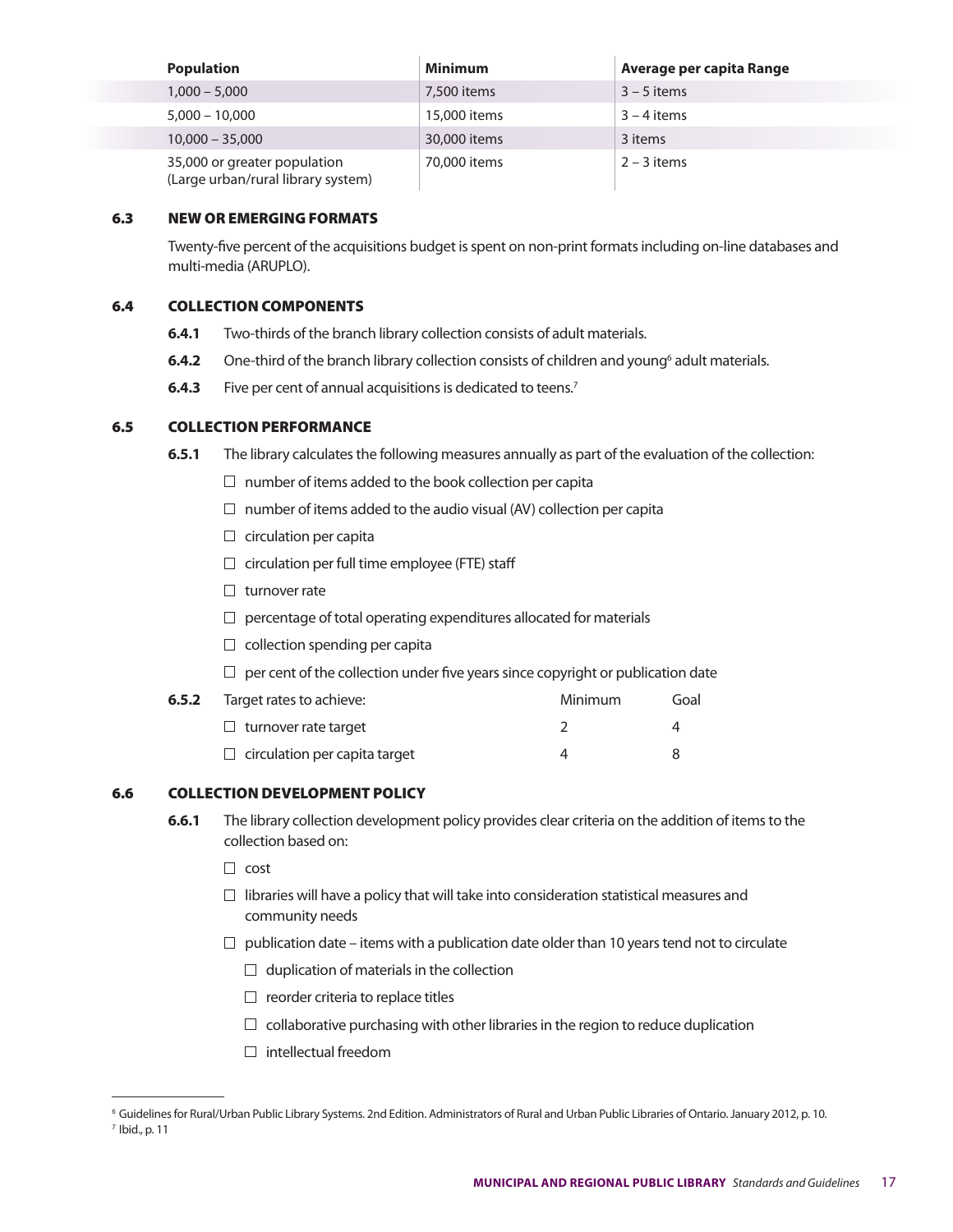- <span id="page-19-0"></span>**6.6.2** The library's donation policy outlines the criteria of acceptable and unacceptable items for the collection based on age, condition, subject, genre and format.
- **6.6.3** The donations policy contains:
	- $\Box$  a release clause to allow the library to discard or sell unacceptable items
	- $\Box$  a policy on issuing charitable receipts
	- $\Box$  a requirement for appraisal by a qualified appraiser and minimum dollar amount if charitable receipts issued
- **6.6.4** The collection development policy includes clauses on:
	- $\Box$  disposing of collection materials
	- $\Box$  addressing challenged materials
	- $\Box$  designating materials as rare books
	- $\Box$  procedures to follow in case of fire, water or other damage to the collections (disaster policy)
	- $\Box$  preservation plan for rare books and locally significant histories
- **6.6.5** The library promotes the collection in one or more of the following methods:
	- $\Box$  weekly columns about new books at the library
	- $\Box$  new book displays
	- $\Box$  book block rotations to community partners
	- $\Box$  email newsletters to patrons regarding new materials
	- $\Box$  website, blogging or other internet technologies
	- $\Box$  hosting events featuring authors or themes of interest
	- $\Box$  attending wellness fairs to display sample materials available
	- $\Box$  book talks to schools and community groups
- **6.6.6** Libraries wishing to review collection and use criteria by format and collection might consider using *Crew: A Weeding Manual for Modern Libraries (2008)*. Texas State Library and Archives Commission: <https://www.tsl.state.tx.us/ld/pubs/crew/index.html>.

# *7 Technology*

Technology is an increasingly important component of library service as information resources move online. Note: Libraries with an integrated library system (ILS) housed on-site have additional technology standards as noted below. Branch libraries with an offsite ILS may have some listed standards such as a technology plan or web presence administered through their headquarters.

# 7.1 Technology Plan

- **7.1.1**  $\Box$  The library has a written plan for sustaining technology and using it to support services.
- **7.1.2**  $\Box$  The technology plan includes a replacement policy and fund allocations required to keep hardware and software current.
- **7.1.3** Where the library houses an ILS on-site, the technology plan includes a contingency for switching ILS vendors (and associated costs) should the need arise.

# 7.2 Infrastructure

- **7.2.1** □ physical or logical separation of staff and public sides of the library network
- **7.2.2**  $\Box$  high-speed Internet access from the library network (both staff and public sides)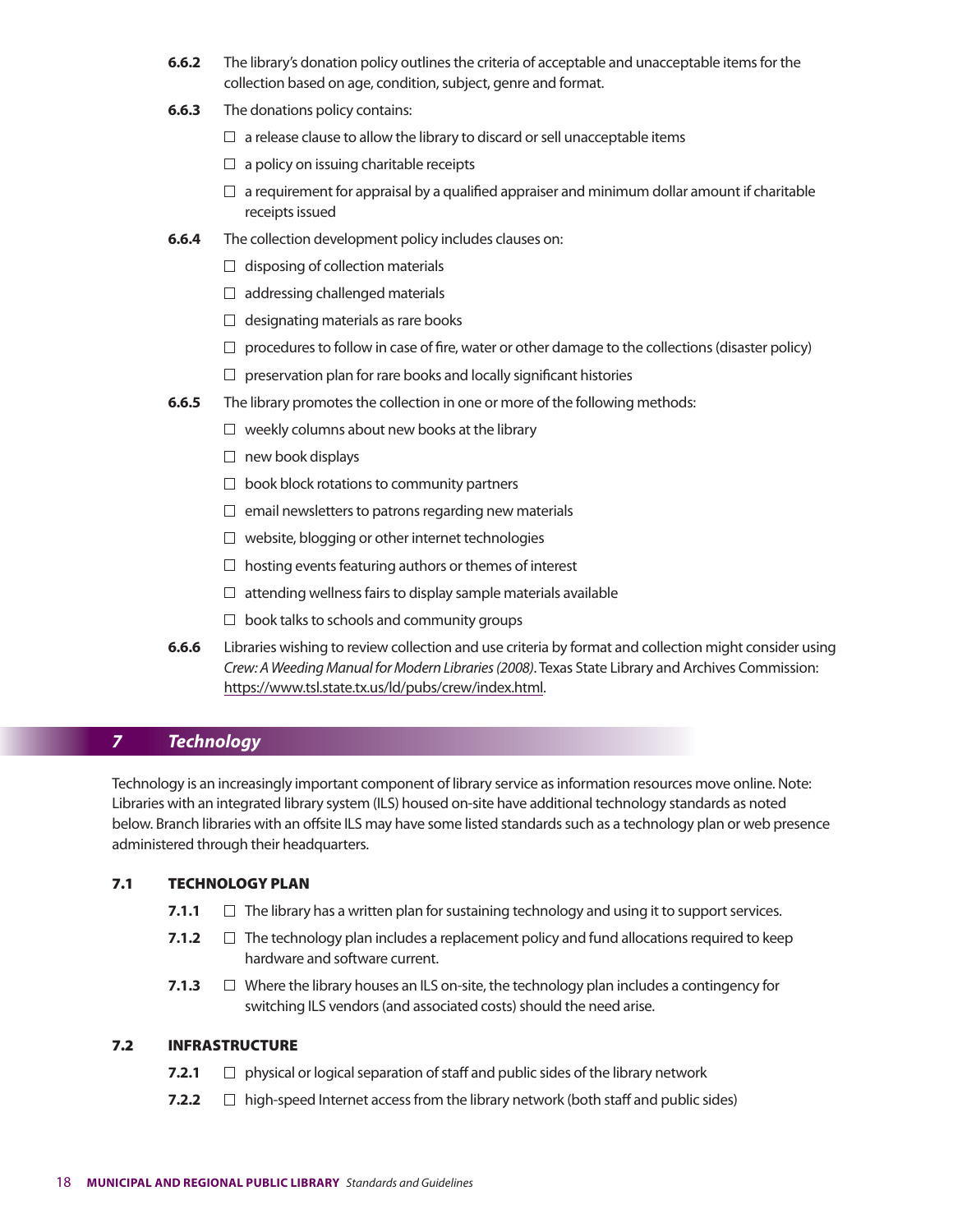- <span id="page-20-0"></span>**7.2.3** □ wireless access to public side of the library network
- **7.2.4** □ one public workstation per 1,000 population (workstation includes Internet access, Online Public Access Catalogue (OPAC) access, word processor, spreadsheet)
- **7.2.5**  $\Box$  one circulation workstation for each concurrently scheduled circulating staff
- **7.2.6**  $\Box$  one staff workstation per one full time employee (FTE)
- **7.2.7**  $\Box$  printer for public use
- **7.2.8**  $\Box$  printer for staff use
- **7.2.9**  $\Box$  adequate electrical outlets and surge protection
- **7.2.10** The library ensures access to its services and resources for users with disabilities by providing assistive technology such as:
	- $\Box$  magnification devices or software
	- $\Box$  keyboards with big print letters or raised Braille equivalents
	- $\Box$  large-screen monitors
- **7.2.11** □ Public-use photocopy machine or ability to scan and print from a dedicated (non-bookable) workstation.
- **7.2.12** □ Where the library houses an ILS on-site, recommend the ILS server is used exclusively for server functions.

# 7.3 IT Procedures Manual

- **7.3.1** Where the library houses an ILS on-site, the library maintains an information technology (IT) procedures manual detailing contact information, solutions to common problems and equipment service histories. The IT manual may also include:
	- $\Box$  a description of backup procedures
	- $\Box$  a section on disaster recovery procedures to restore access to the ILS
	- $\Box$  information on any custom configurations or settings of the ILS
	- $\Box$  off-site backup locations

# 7.4 Web Presence

- **7.4.1** The library maintains a website providing the following information at minimum:
	- $\Box$  hours of operation
	- $\Box$  how to contact the library
	- $\Box$  a link to the library's online catalogue
	- $\Box$  subscription databases
	- □ eLibraries Manitoba<http://elm.lib.overdrive.com/>

#### 7.5 Staff Training

- **7.5.1**  $\Box$  A designated staff member is trained in information technology with primary responsibility for computer technology (systems administrator).
- **7.5.2**  $\Box$  The library has access to computer hardware and software support services, and staff are trained in basic network maintenance and support.
- **7.5.3**  $\Box$  The library has provision in the budget for ongoing staff technology training.
- **7.5.4**  $\Box$  Library staff have basic training on searching the Internet, word processing, spreadsheets, online databases and the ILS.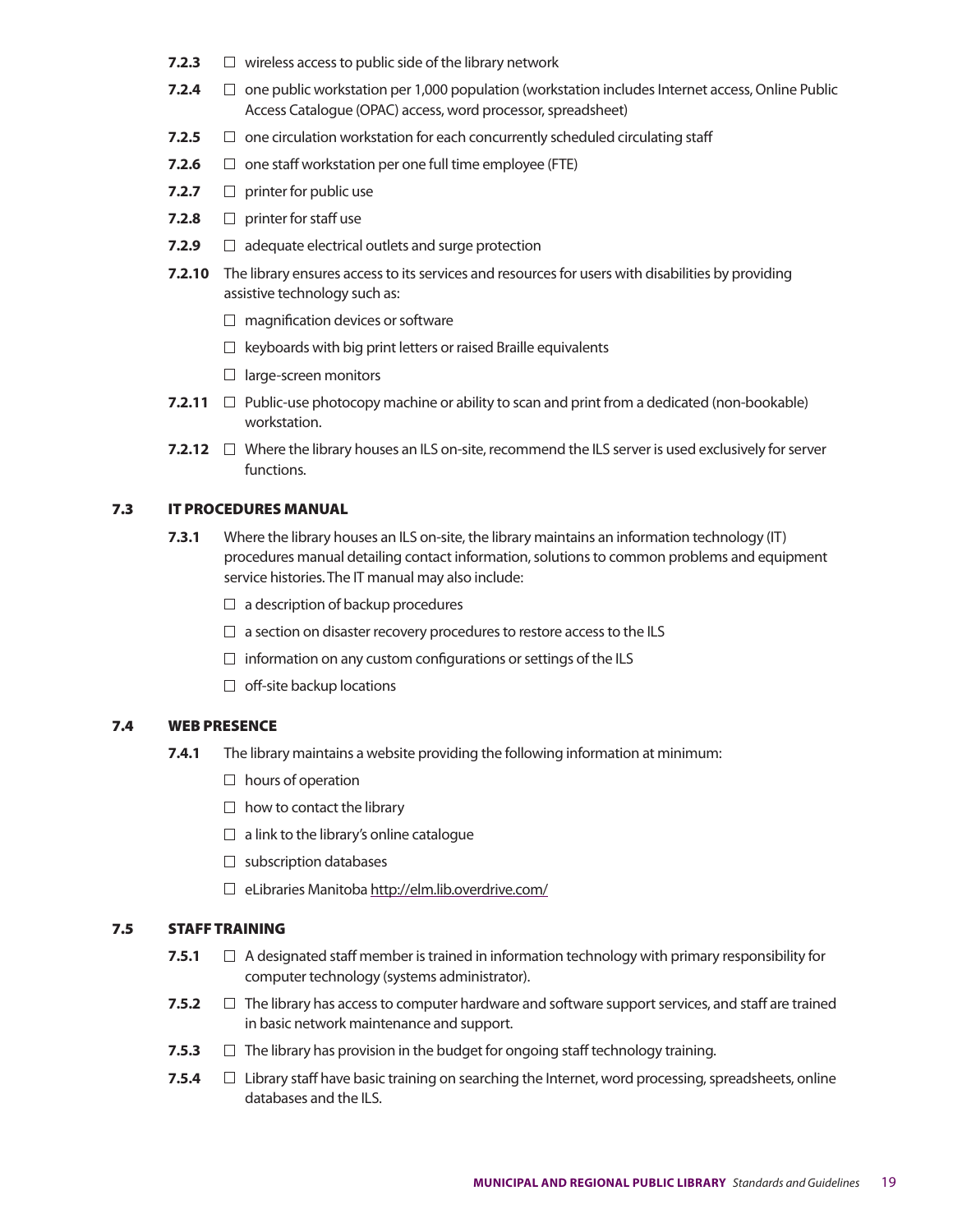- <span id="page-21-0"></span>**7.5.5**  $\Box$  Library staff are able to train the public to use and evaluate electronic information resources.
- **7.5.6**  $\Box$  The systems administrator is either responsible for building and maintaining the library's website or is the library's point of contact with a third party contractor who does this work.
- **7.5.7**  $\Box$  The systems administrator is responsible for managing updates to the library's computer operating systems, virus scanners and other software.
- **7.5.8** Where the library houses an ILS on-site:
	- $\Box$  The systems administrator is responsible for ensuring day-to-day operation of the ILS.
	- $\Box$  The systems administrator is responsible for backing up the ILS and regularly testing the backups.
	- $\Box$  The systems administrator is the primary contact with the ILS tech support system.
	- $\Box$  The systems administrator is responsible for managing updates to the ILS, the server hardware and the operating system.

# *8 Personnel*

A library's greatest resource is its personnel who deliver its valued products and services to the community.

# 8.1 Personnel Policy

- **8.1.1** The library has board-approved personnel policies in place that are consistent with:
	- □ provincial labour standards [www.manitoba.ca/labour/standards](http://www.manitoba.ca/labour/standards/)
	- $\Box$  federal labour standards [www.hrsdc.gc.ca](http://www.hrsdc.gc.ca)
- **8.1.2** The library's personnel policies include:
	- $\Box$  job descriptions for employees and volunteers
	- $\Box$  performance appraisals for employees
	- $\Box$  qualifications for staff positions
	- $\Box$  working hours
	- $\Box$  benefits and conditions of employment
	- $\Box$  grievance procedures
	- $\Box$  orientation of new staff

Emergency procedures addressing:

- $\Box$  severe weather and flooding
- $\Box$  fire, building damage, threats
- $\Box$  illness or medical emergencies
- $\Box$  disturbed or disruptive individuals
- $\Box$  planned drills on emergency procedures
- $\Box$  training on emergency equipment such as fire extinguishers
- Continuing education for staff including:
- $\Box$  reimbursement policy for professional development events
- $\Box$  reimbursement policy for professional association membership
- **8.1.3**  $\Box$  The personnel policy has been reviewed within the past three years.
- **8.1.4**  $\Box$  The personnel policy is available to all staff members.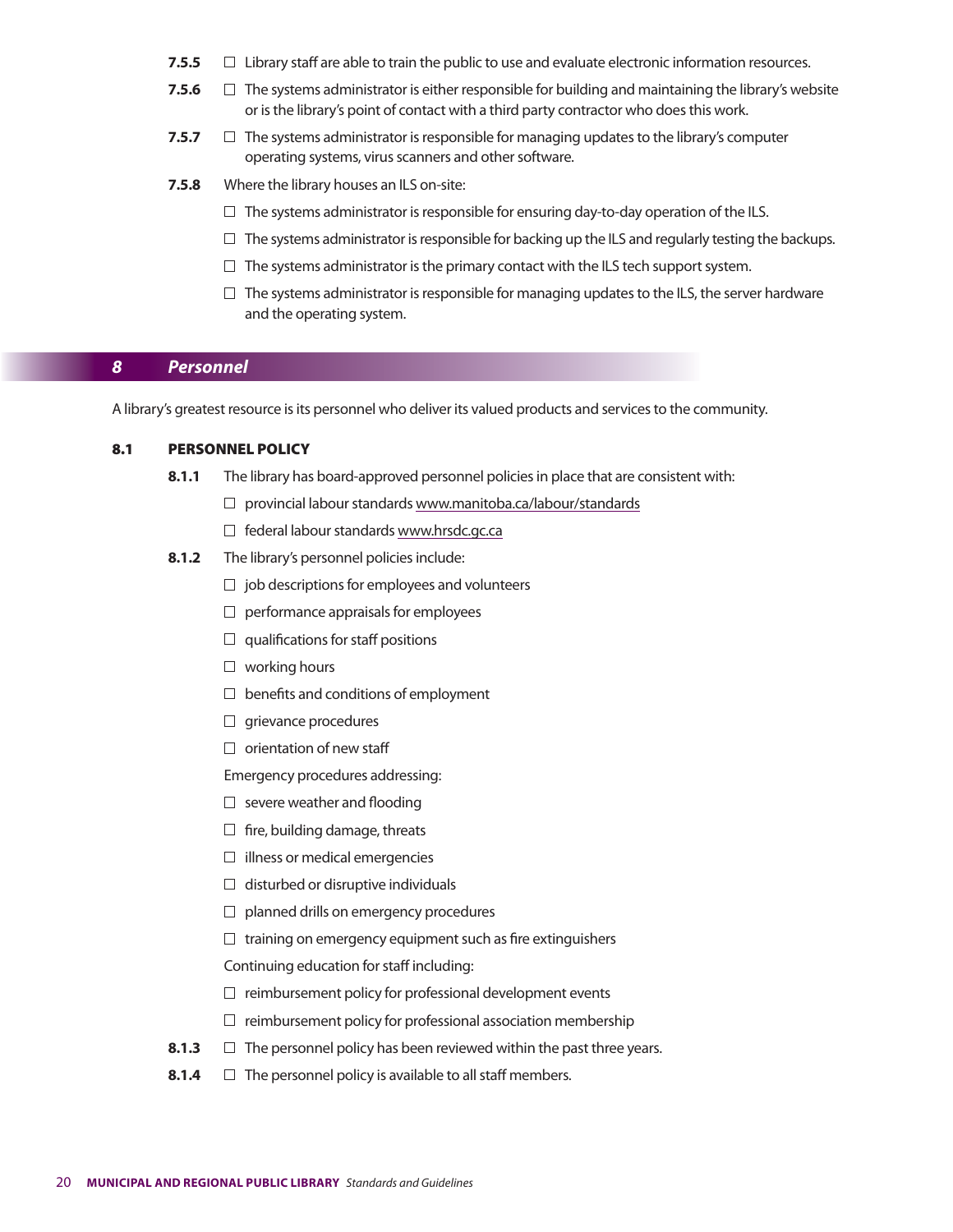#### <span id="page-22-0"></span>8.2 Personnel Roles

- **8.2.1** □ The library board employs a paid library director responsible for the administration of library services.
- **8.2.2** □ The director is responsible for hiring, training and releasing all staff.
- **8.2.3** The director, supported by the staff:
	- $\Box$  implements policies of the board
	- $\Box$  engages in strategic planning
	- $\Box$  assesses community/user needs
	- $\Box$  sets objectives
	- $\Box$  evaluates and measures effectiveness of library programs
	- $\Box$  recommends policy to the board
	- $\Box$  manages the library
	- $\Box$  carries out effective collection development practices (including selection and weeding)
	- $\Box$  provides guidance in the use of all library resources
	- $\Box$  provides reference and readers advisory services
	- $\Box$  maintains awareness of and implements emerging technologies for the benefit of library patrons
	- $\Box$  makes use of new electronic tools for communication/promotion
	- $\Box$  uses appropriate problem-solving and decision-making skills to further the goals and objectives of the library
	- $\Box$  adapts to new ideas and changing methods in order to offer improved library service
	- $\Box$  markets library services to the entire community
	- $\Box$  communicates positively and effectively
	- $\Box$  projects an image of competence and courtesy to the public
	- $\Box$  works effectively with board members, staff and colleagues
	- $\Box$  works within political and social structures of the community
	- $\Box$  makes effective use of library development resources
	- $\Box$  keeps current with relevant provincial and federal legislation

### 8.3 Personnel Qualifications

**8.3.1** Standard formal qualifications in the library profession include:

#### **Masters of Library (and Information) Science (MLIS/MLS):**

- two-year graduate program
- available in Nova Scotia, Ontario, Alberta and British Columbia

# **Bachelor of Library and Information Science (BLS/BLIS):**

- limited availability in Canada
- closest availability: Ontario

#### **Library Technician Diploma:**

- two year community/technical college degree
- • available at most community/technical colleges
- • closest availability: Red River College, including distance education component [http://me.rrc.mb.ca/Catalogue.](http://me.rrc.mb.ca/Catalogue)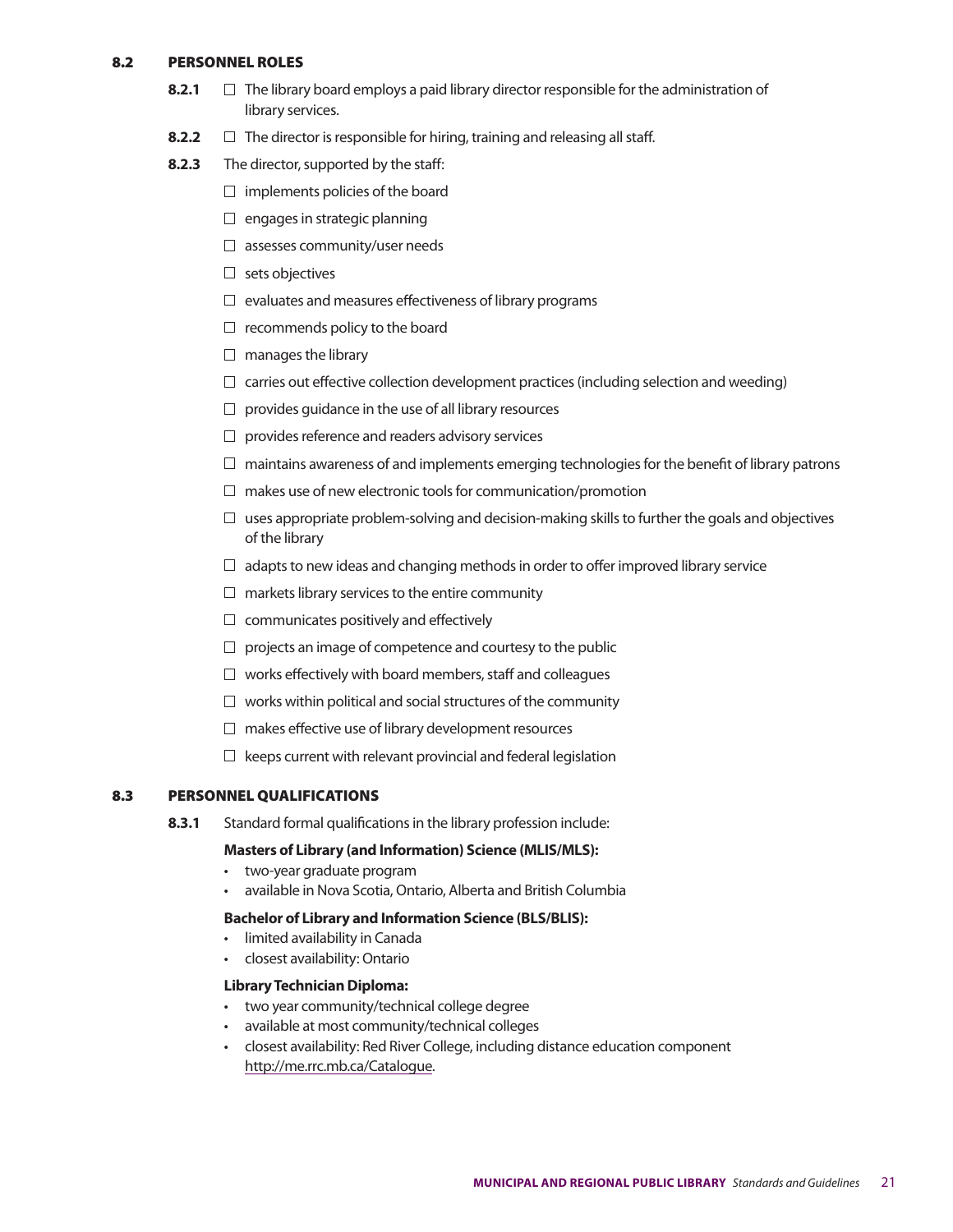#### **Library Certificate:**

- • typically one year community/technical college library core-courses
- • limited availability
- **8.3.2** While availability of formally qualified personnel in smaller communities is limited, generic skills cited in the position posting may include:
	- $\Box$  effective communication skills
	- $\Box$  professional ethical standards and social responsibility
	- $\Box$  project management skills
	- $\Box$  critical, reflective and creative thinking
	- $\Box$  problem-solving skills
	- $\Box$  ability to adapt in a changing environment
	- $\Box$  ability to build partnerships and alliances
	- $\Box$  effective team relationship skills
	- $\Box$  self management skills
	- $\Box$  commitment to life-long learning
	- $\Box$  relevant information and communications technology skills
	- $\Box$  appropriate information literacy skills
- **8.3.3** The following chart offers suggested personnel hours and qualifications of the library director. Libraries without on-site IT staff may have access to IT expertise from headquarters or local computer businesses.

| <b>Population</b> | Recommended<br>(Hrs worked/<br><b>Qualifications)</b>                       | <b>Enhanced</b>                                                                                                         | <b>Excellent</b>                                                                                              |
|-------------------|-----------------------------------------------------------------------------|-------------------------------------------------------------------------------------------------------------------------|---------------------------------------------------------------------------------------------------------------|
| Up to 1,200       | $\cdot$ open hours + one hour<br>per open day<br>• high school diploma      | $\cdot$ open hours + 1.5 hours<br>per open day<br>• high school diploma<br>• three years library<br>experience          | $\cdot$ open hours + two hours<br>per open day<br>• high school diploma<br>• five years library<br>experience |
| $1,201 - 3,000$   | $\cdot$ open hours + one hour<br>per open day<br>• high school diploma      | $\cdot$ open hours + 1.5 open<br>hours per day<br>• high school diploma<br>• three years library<br>experience          | $\cdot$ open hours + two open<br>hours per day<br>· library technician<br>• five years library<br>experience  |
| $3,001 - 5,000$   | • 0.35 FTE per 1,000<br>population<br>• high school diploma                 | $\cdot$ 0.5 FTE per 1,000<br>population<br>· library technician<br>• three years library<br>experience                  | $\cdot$ 0.7 FTE per 1,000<br>population<br>· library technician<br>• five years library<br>experience         |
| $5.001 - 10.000$  | $\cdot$ 0.35 FTE per 1,000<br>population<br>· library technician            | $\cdot$ 0.5 FTE per 1,000<br>population<br>·library technician<br>• three years library<br>experience                   | • 0.7 FTE per 1,000<br>population<br>$\cdot$ one MLS*<br>• five years library<br>experience                   |
| 10,001 - 20,000   | • 0.35 FTE per 1,000<br>population<br>$\cdot$ one MLS<br>• IT staff on site | $\cdot$ 0.5 FTE per 1,000<br>population<br>$\cdot$ one MLS<br>• three years library<br>experience<br>• IT staff on site | • 1.0 FTE per 1,000<br>population<br>• two MLS<br>• five years library<br>experience<br>• IT staff on site    |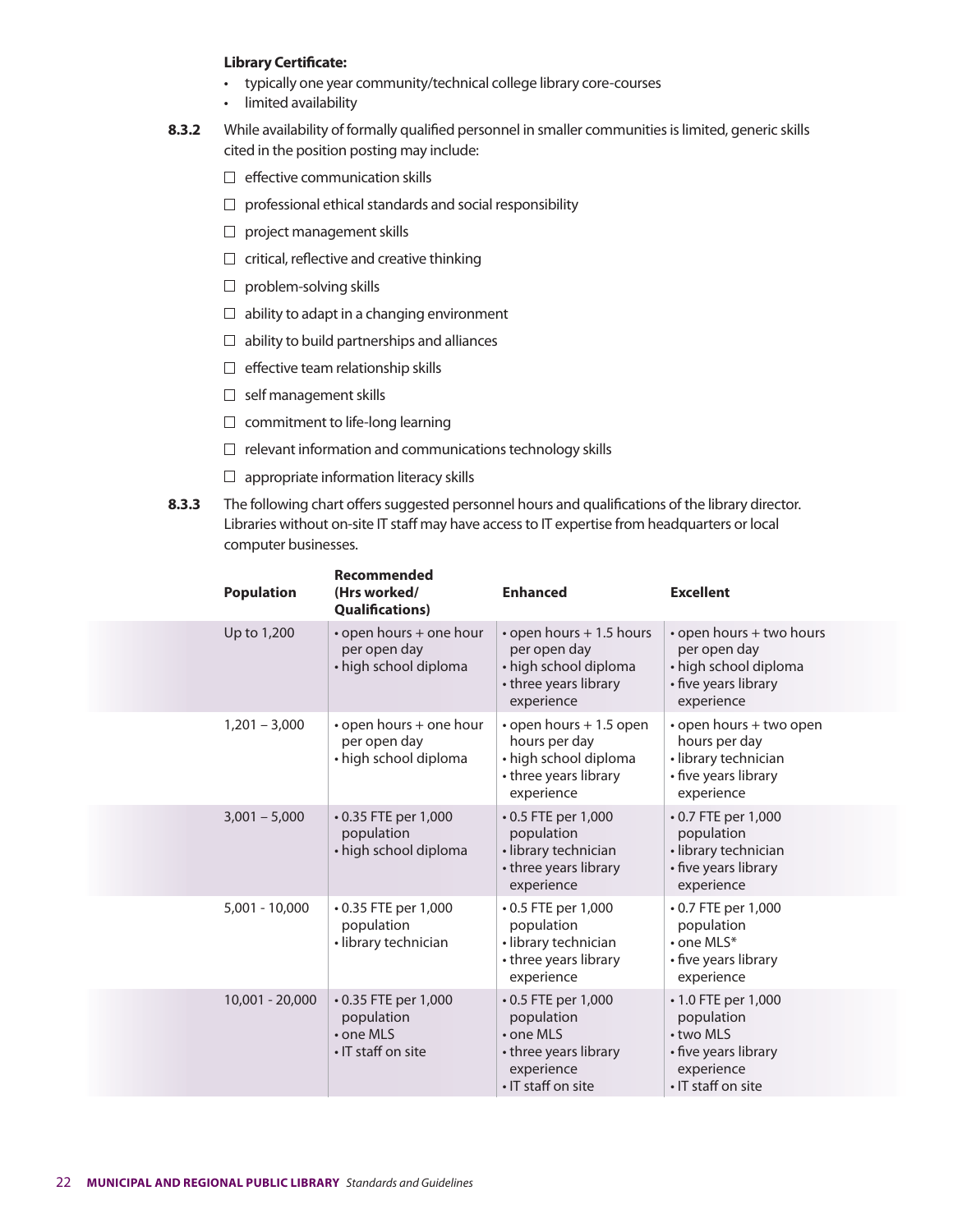<span id="page-24-0"></span>

| <b>Population</b> | Recommended<br>(Hrs worked/<br><b>Qualifications)</b>                                   | <b>Enhanced</b>                                                                                                   | <b>Excellent</b>                                                                                                   |
|-------------------|-----------------------------------------------------------------------------------------|-------------------------------------------------------------------------------------------------------------------|--------------------------------------------------------------------------------------------------------------------|
|                   | $\cdot$ 0.35 FTE per 1,000<br>population<br>$\cdot$ one MLS<br>$\cdot$ IT staff on site | $\cdot$ 0.5 FTE per 1,000<br>population<br>• two MLS<br>• three years library<br>experience<br>• IT staff on site | $\cdot$ 0.7 FTE per 1,000<br>population<br>• three MLS<br>• five years library<br>experience<br>• IT staff on site |

\* Masters of Library Science

# 8.4 Professional Development

- **8.4.1** □ Opportunity is provided for staff members to participate in appropriate continuing education activities supported, where practical, through paid leave, release time, fee reimbursement, expenses, etc.
- **8.4.2** □ The library director and personnel are provided with opportunity to attend library conferences.
- **8.4.3** The library supports:
	- $\Box$  Manitoba library community associations through membership and professional development event attendance
- **8.4.4** □ The library investigates online resources and webinars as an economical means of professional development for staff and trustees.
- **8.4.5** □ Where possible, the library supports personnel in upgrading their skills through registration in individual Library Technician courses via Red River College.

## 8.5 ♦ WORKING CONDITIONS

- **8.5.1** The library is in compliance with *The Workplace Safety and Health Act* [http://web2.gov.mb.ca/laws/](http://web2.gov.mb.ca/laws/statutes/ccsm/w210e.php) [statutes/ccsm/w210e.php.](http://web2.gov.mb.ca/laws/statutes/ccsm/w210e.php)including provisions for:
	- $\Box$  working alone
	- $\Box$  basic first aid and flashlight
	- $\Box$  emergency situations/contacts
	- $\Box$  dealing with difficult patrons
	- □ harassment
- **8.5.2** □ Library staff have salaries, hours and benefits comparable to other community positions requiring similar education preparation and job assignments.
- **8.5.3** □ Library staff are provided with ergonomic furniture and safe working equipment.
- **8.5.4**  $\Box$  At minimum, one computer in the library is dedicated to staff use only.
- **8.5.5** □ Where the library uses volunteers to enhance public library service, volunteers are not a substitute for paid staff.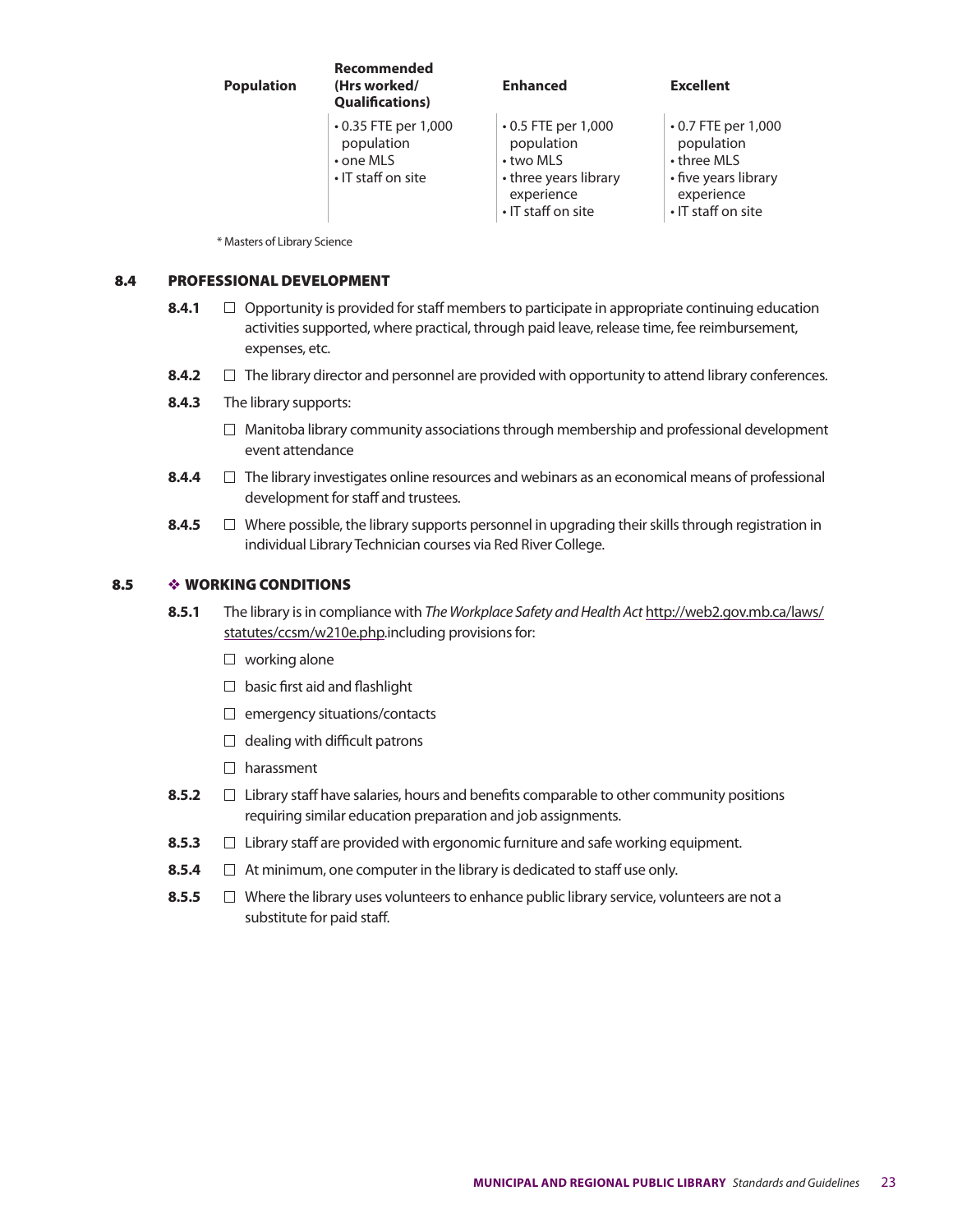#### <span id="page-25-0"></span>9.1 **❖ RECORDS**

Under *The Public Libraries Act*, public library boards are responsible for keeping accurate financial records, which are to be audited annually. Revenue and expenditures reported in the audited financial statement are public information. They are published annually as provincial library statistics. Library boards use the statistics for peer benchmarking purposes.

- **9.1.1**  $\Box$  The library has a budgeting calendar identifying deadlines for applications for grants, reports and annual budgets.
- **9.1.2**  $\Box$  The library has a cash flow spreadsheet or ledger to monitor revenue and expenditures.
- **9.1.3**  $\Box$  The library's financial policies include control measures for petty cash and allowable expenditures.
- **9.1.4**  $\Box$  The library's financial policies designate library board positions with signing authority.
- **9.1.5**  $\Box$  The library's financial policies authorize the head librarian to spend a designated amount without board authorization on specific types of expenditures.
- **9.1.6**  $\Box$  The library's financial policies outline the procedures for selecting an auditor.
- **9.1.7** ❖ Under *The Public Sector Compensation Disclosure Act* [http://web2.gov.mb.ca/laws/statutes/](http://web2.gov.mb.ca/laws/statutes/ccsm/p265e.php) [ccsm/p265e.php](http://web2.gov.mb.ca/laws/statutes/ccsm/p265e.php), organizations are required to disclose compensation of \$50,000 or more paid to individual board members, the administrator or employees. In these cases, the library's audited financial statement includes a declaration of compensation including names, titles and the amount of compensation, as required by the act.
- **9.1.8** The library follows the records retention policies of their local municipality. An example of records retention is available under the *Guidelines on the Retention and Disposition of School Division/District Records* [www.edu.gov.mb.ca/k12/docs/policy/retention/retention.pdf](http://www.edu.gov.mb.ca/k12/docs/policy/retention/retention.pdf)

# *10 Schedule of Accounts for Rural Manitoba Libraries*

The following recommendations were compiled by the Institute of Chartered Accountants of Manitoba, Manitoba Intergovernmental Affairs, auditors and Manitoba public library administrators.

# 10.1 Schedule of Operating Revenue and Expenditures

- **10.1.1** Operating revenue and expenses identify daily or recurring expenses associated with the operation of the library.
- **10.1.2** The library's financial policies itemize sources of income by specific fund accounts for:
	- $\Box$  municipal, provincial and federal grants
	- $\Box$  all sources of library-generated funds
	- $\Box$  all sources of donated funds
- **10.1.3**  $\Box$  The library's financial policies itemize the operating expenditure accounts and define the acceptable expenditures under each account.
- **10.1.4**  $\Box$  The library's financial statement clearly identifies the expenditures of all provincial library-related operating grants.
- **10.1.5**  $\Box$  The library's operating budget excludes building and renovation expenditures.
- **10.1.6**  $\Box$  The library's operating budget itemizes expenses included in the rent on a municipally-owned building.
- **10.1.7** □ Libraries prepare their collection's budget.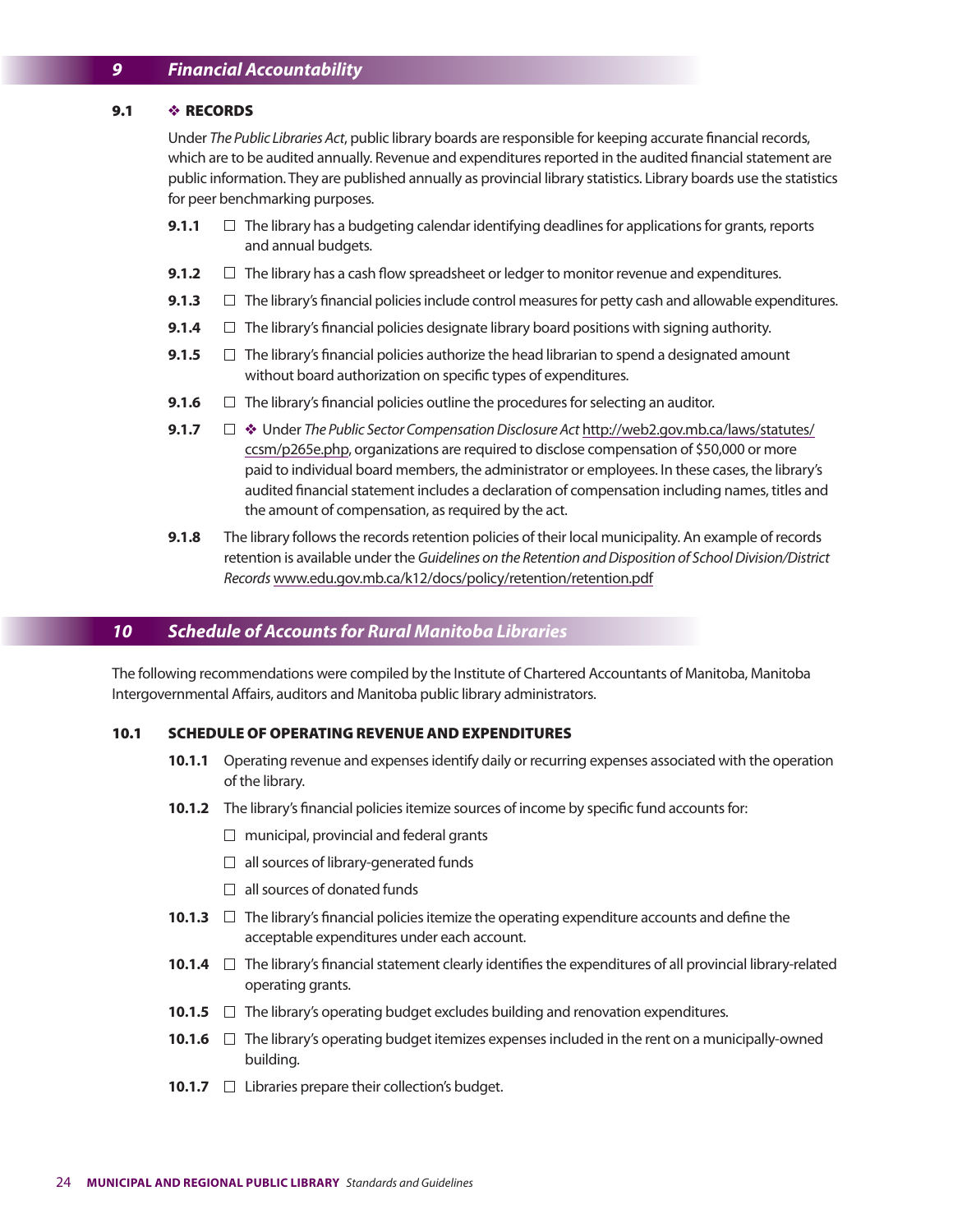# <span id="page-26-0"></span>10.2 Capital Revenue and Expenditures

- **10.2.1** Financial resources used to renovate, upgrade and construct library facilities require a capital budget and schedule of accounts. Capital expenditures are ineligible to be included in the library's operating budget and the provincial operating (matching) grant.
- **10.2.2** The library's financial policies itemize sources of income for land and building projects by specific fund accounts for:
	- $\Box$  municipal, provincial and federal grants
	- $\Box$  library generated funds
	- $\Box$  all sources of donated funds
- **10.2.3**  $\Box$  The library's financial policies itemize capital accounts and define the acceptable expenditures under each account.
- **10.2.4** □ The library's financial statement clearly identifies capital-related grants (building, land) and other revenues, and the corresponding expenditure lines.
- **10.2.5**  $\Box$  The library's capital budget excludes operating expenditures.

## 10.3 Goods and Services Tax (GST)

- **10.3.1** This federal tax paid on goods and services purchased by the library can create confusion on financial statements. Please review these standards with your accountant/bookkeeper/treasurer and auditor.
- **10.3.2**  $\Box$  The library's auditor has confirmed the municipal or non-profit status of the library for GST rebate purposes.
- **10.3.3**  $\Box$  The library's financial policies specify the municipal or non-profit status of the library for accounting purposes.
- **10.3.4** The library records GST paid and rebated as follows:
	- $\Box$  the amount of GST paid to the federal government is recorded as: Amounts Receivable/GST input (credit)
	- $\Box$  the amount of GST rebate paid to the library by the federal government is recorded as: Amounts Receivable/GST rebate (debit)
	- $\Box$  GST rebate is not recorded as revenue and GST paid is not recorded as an expense.

# 10.4  $\div$  AUDIT

**10.4.1** The library's audited financial statement includes the following declaration verified by the auditor:

Clause 20 (1) of *The Public Libraries Act* <http://web2.gov.mb.ca/laws/statutes/ccsm/p220e.php#20> regulates the meeting of library boards as follows:

#### **Bi-monthly meetings.**

[20\(1\)](http://web2.gov.mb.ca/laws/statutes/ccsm/p220e.php#20) The board shall meet at least six times in each year; and at least one month but not more than two months shall elapse between regular meetings of the board in each year and between the last regular meeting in each year and the first meeting in the next year; but nothing herein prevents the holding of a special meeting as hereinafter provided.

**10.4.2** According to the official minutes of the (name of library), I (confirm/cannot confirm) the meeting of the requirements as stated in the act.